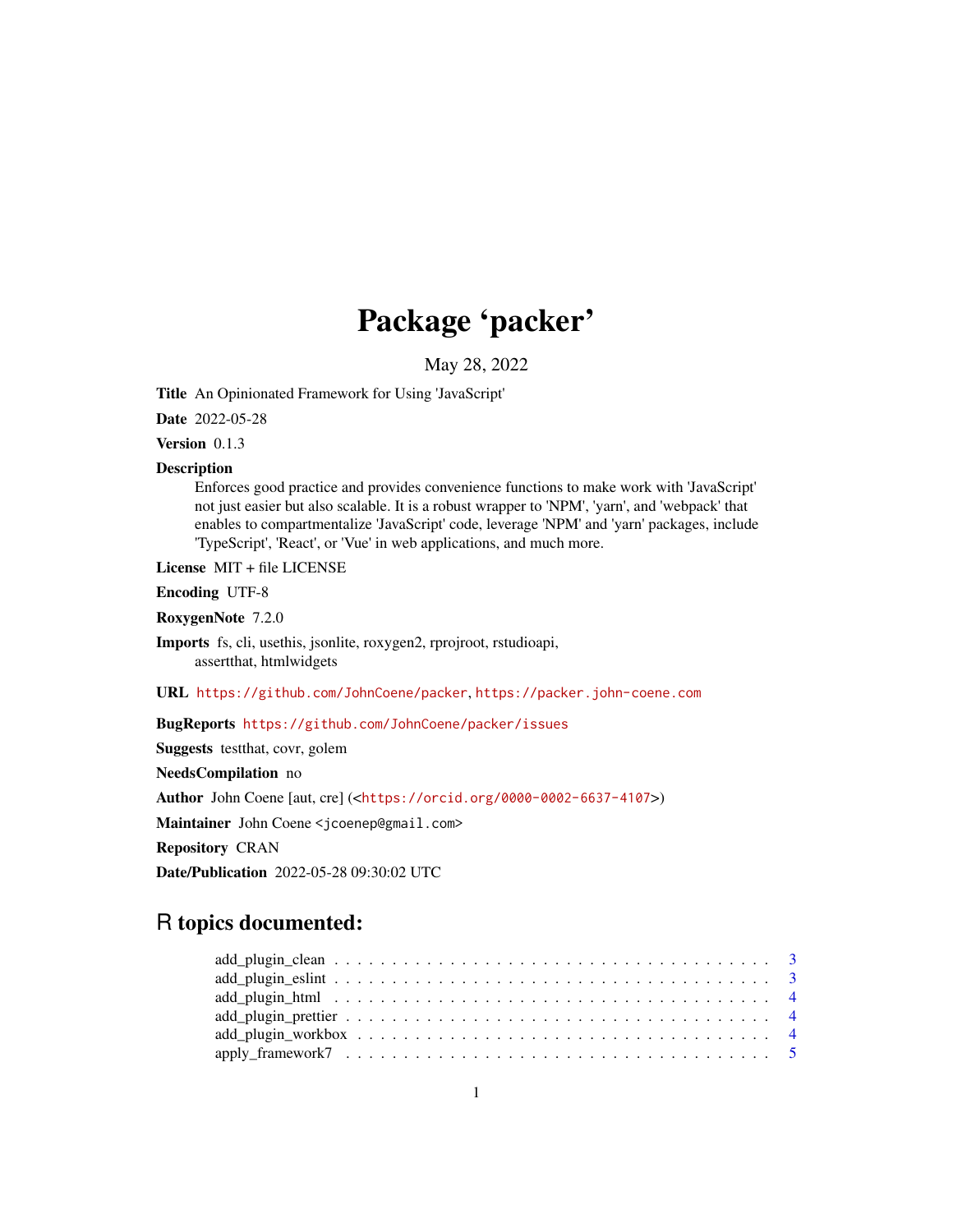|                                                                                                              |  |  |  |  |  |  |  |  |  |  |  | 5  |  |
|--------------------------------------------------------------------------------------------------------------|--|--|--|--|--|--|--|--|--|--|--|----|--|
| $apply\_vae \dots \dots \dots \dots \dots \dots \dots \dots \dots \dots \dots \dots \dots \dots \dots \dots$ |  |  |  |  |  |  |  |  |  |  |  | 6  |  |
|                                                                                                              |  |  |  |  |  |  |  |  |  |  |  | 6  |  |
|                                                                                                              |  |  |  |  |  |  |  |  |  |  |  | 7  |  |
|                                                                                                              |  |  |  |  |  |  |  |  |  |  |  | 7  |  |
|                                                                                                              |  |  |  |  |  |  |  |  |  |  |  | 8  |  |
|                                                                                                              |  |  |  |  |  |  |  |  |  |  |  | 8  |  |
|                                                                                                              |  |  |  |  |  |  |  |  |  |  |  | 9  |  |
|                                                                                                              |  |  |  |  |  |  |  |  |  |  |  | 9  |  |
|                                                                                                              |  |  |  |  |  |  |  |  |  |  |  | 9  |  |
|                                                                                                              |  |  |  |  |  |  |  |  |  |  |  | 10 |  |
|                                                                                                              |  |  |  |  |  |  |  |  |  |  |  | 10 |  |
|                                                                                                              |  |  |  |  |  |  |  |  |  |  |  | 11 |  |
|                                                                                                              |  |  |  |  |  |  |  |  |  |  |  | 11 |  |
|                                                                                                              |  |  |  |  |  |  |  |  |  |  |  | 12 |  |
|                                                                                                              |  |  |  |  |  |  |  |  |  |  |  | 12 |  |
|                                                                                                              |  |  |  |  |  |  |  |  |  |  |  | 13 |  |
|                                                                                                              |  |  |  |  |  |  |  |  |  |  |  | 13 |  |
|                                                                                                              |  |  |  |  |  |  |  |  |  |  |  | 13 |  |
| npx                                                                                                          |  |  |  |  |  |  |  |  |  |  |  | 14 |  |
|                                                                                                              |  |  |  |  |  |  |  |  |  |  |  | 14 |  |
|                                                                                                              |  |  |  |  |  |  |  |  |  |  |  | 14 |  |
|                                                                                                              |  |  |  |  |  |  |  |  |  |  |  | 15 |  |
|                                                                                                              |  |  |  |  |  |  |  |  |  |  |  | 15 |  |
|                                                                                                              |  |  |  |  |  |  |  |  |  |  |  | 15 |  |
|                                                                                                              |  |  |  |  |  |  |  |  |  |  |  | 16 |  |
|                                                                                                              |  |  |  |  |  |  |  |  |  |  |  | 17 |  |
|                                                                                                              |  |  |  |  |  |  |  |  |  |  |  | 18 |  |
|                                                                                                              |  |  |  |  |  |  |  |  |  |  |  | 19 |  |
|                                                                                                              |  |  |  |  |  |  |  |  |  |  |  | 20 |  |
|                                                                                                              |  |  |  |  |  |  |  |  |  |  |  | 21 |  |
|                                                                                                              |  |  |  |  |  |  |  |  |  |  |  | 22 |  |
|                                                                                                              |  |  |  |  |  |  |  |  |  |  |  | 23 |  |
|                                                                                                              |  |  |  |  |  |  |  |  |  |  |  | 24 |  |
|                                                                                                              |  |  |  |  |  |  |  |  |  |  |  | 25 |  |
|                                                                                                              |  |  |  |  |  |  |  |  |  |  |  | 25 |  |
|                                                                                                              |  |  |  |  |  |  |  |  |  |  |  | 26 |  |
|                                                                                                              |  |  |  |  |  |  |  |  |  |  |  | 26 |  |
|                                                                                                              |  |  |  |  |  |  |  |  |  |  |  | 27 |  |
|                                                                                                              |  |  |  |  |  |  |  |  |  |  |  | 28 |  |
| use loader file                                                                                              |  |  |  |  |  |  |  |  |  |  |  | 28 |  |
|                                                                                                              |  |  |  |  |  |  |  |  |  |  |  | 29 |  |
|                                                                                                              |  |  |  |  |  |  |  |  |  |  |  | 29 |  |
|                                                                                                              |  |  |  |  |  |  |  |  |  |  |  | 30 |  |
|                                                                                                              |  |  |  |  |  |  |  |  |  |  |  | 30 |  |
| use_loader_style                                                                                             |  |  |  |  |  |  |  |  |  |  |  | 31 |  |
|                                                                                                              |  |  |  |  |  |  |  |  |  |  |  | 31 |  |
|                                                                                                              |  |  |  |  |  |  |  |  |  |  |  | 32 |  |
|                                                                                                              |  |  |  |  |  |  |  |  |  |  |  |    |  |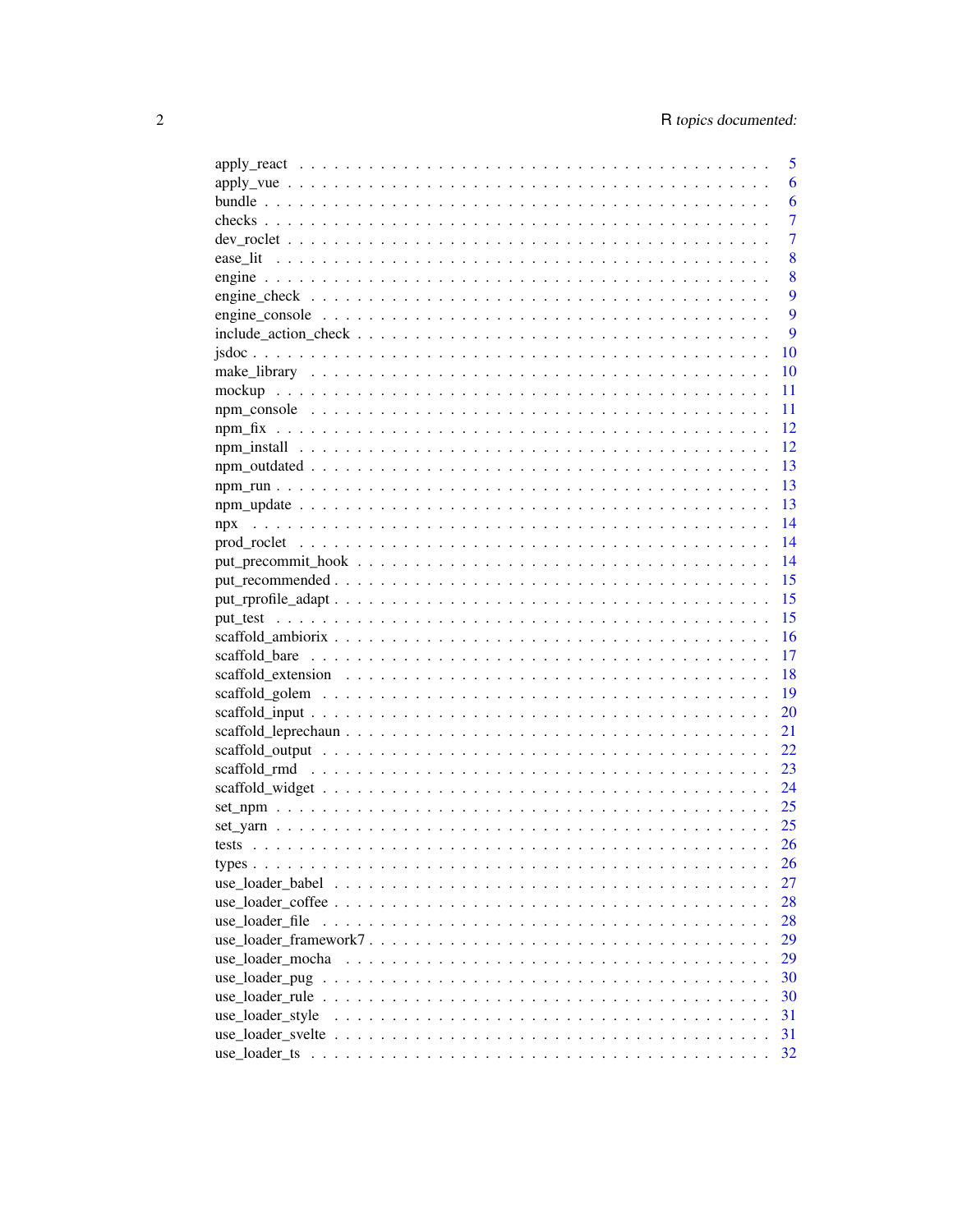<span id="page-2-0"></span>

| Index |  |  |  |  |  |  |  |  |  |  |  |  |  |  |  |  |  |  |  |
|-------|--|--|--|--|--|--|--|--|--|--|--|--|--|--|--|--|--|--|--|
|       |  |  |  |  |  |  |  |  |  |  |  |  |  |  |  |  |  |  |  |
|       |  |  |  |  |  |  |  |  |  |  |  |  |  |  |  |  |  |  |  |
|       |  |  |  |  |  |  |  |  |  |  |  |  |  |  |  |  |  |  |  |
|       |  |  |  |  |  |  |  |  |  |  |  |  |  |  |  |  |  |  |  |
|       |  |  |  |  |  |  |  |  |  |  |  |  |  |  |  |  |  |  |  |
|       |  |  |  |  |  |  |  |  |  |  |  |  |  |  |  |  |  |  |  |
|       |  |  |  |  |  |  |  |  |  |  |  |  |  |  |  |  |  |  |  |
|       |  |  |  |  |  |  |  |  |  |  |  |  |  |  |  |  |  |  |  |
|       |  |  |  |  |  |  |  |  |  |  |  |  |  |  |  |  |  |  |  |
|       |  |  |  |  |  |  |  |  |  |  |  |  |  |  |  |  |  |  |  |

add\_plugin\_clean *Clean Plugin*

## Description

Add the [clean-webpack-plugin](https://www.npmjs.com/package/clean-webpack-plugin) to clean the bundled files.

## Usage

add\_plugin\_clean(dry = FALSE, verbose = FALSE, clean = TRUE, protect = TRUE)

## Arguments

| dry     | Whether to simulate the removal of files.                             |
|---------|-----------------------------------------------------------------------|
| verbose | Write Logs to the console.                                            |
| clean   | Whether to automatically remove all unused webpack assets on rebuild. |
| protect | Whether to not allow removal of current webpack assets.               |

add\_plugin\_eslint *ESLint Plugin*

## Description

Add the [eslint-webpack-plugin](https://www.npmjs.com/package/eslint-webpack-plugin) run ESLint on files.

## Usage

add\_plugin\_eslint()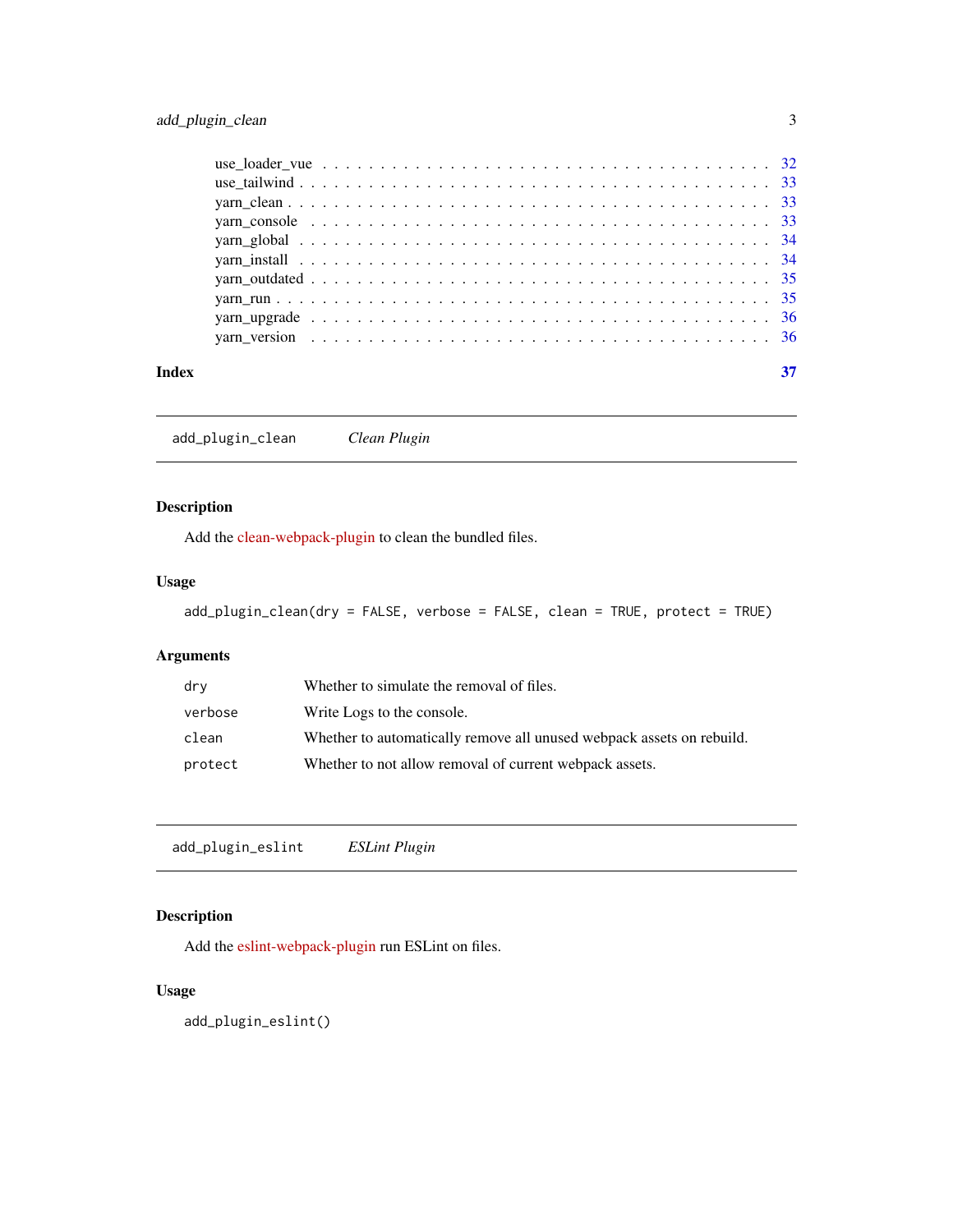<span id="page-3-0"></span>add\_plugin\_html *HTML Plugin*

## Description

Add the [html-webpack-plugin](https://webpack.js.org/plugins/html-webpack-plugin/) to the configuration to generate HTML with webpack, used in packer to generate the UI of a golem app with webpack.

## Usage

```
add_plugin_html(use_pug = FALSE, output_path = "../index.html")
```
## Arguments

| use_pug     | Set to TRUE to use the pug engine.                                                                                                                                                            |
|-------------|-----------------------------------------------------------------------------------------------------------------------------------------------------------------------------------------------|
| output_path | Path to the generated html file, defaults to / index . html as is ideal for golem.<br>Note that this path is relative to your output directory specified in your webpack, common, is<br>file. |

add\_plugin\_prettier *Prettier Plugin*

#### Description

Add the [prettier-webpack-plugin](https://www.npmjs.com/package/prettier-webpack-plugin) to prettify the pre-bundled files.

## Usage

add\_plugin\_prettier()

add\_plugin\_workbox *Progressive Web Applications*

## Description

Add the workbox-webpack-plugin to the config files.

## Usage

add\_plugin\_workbox()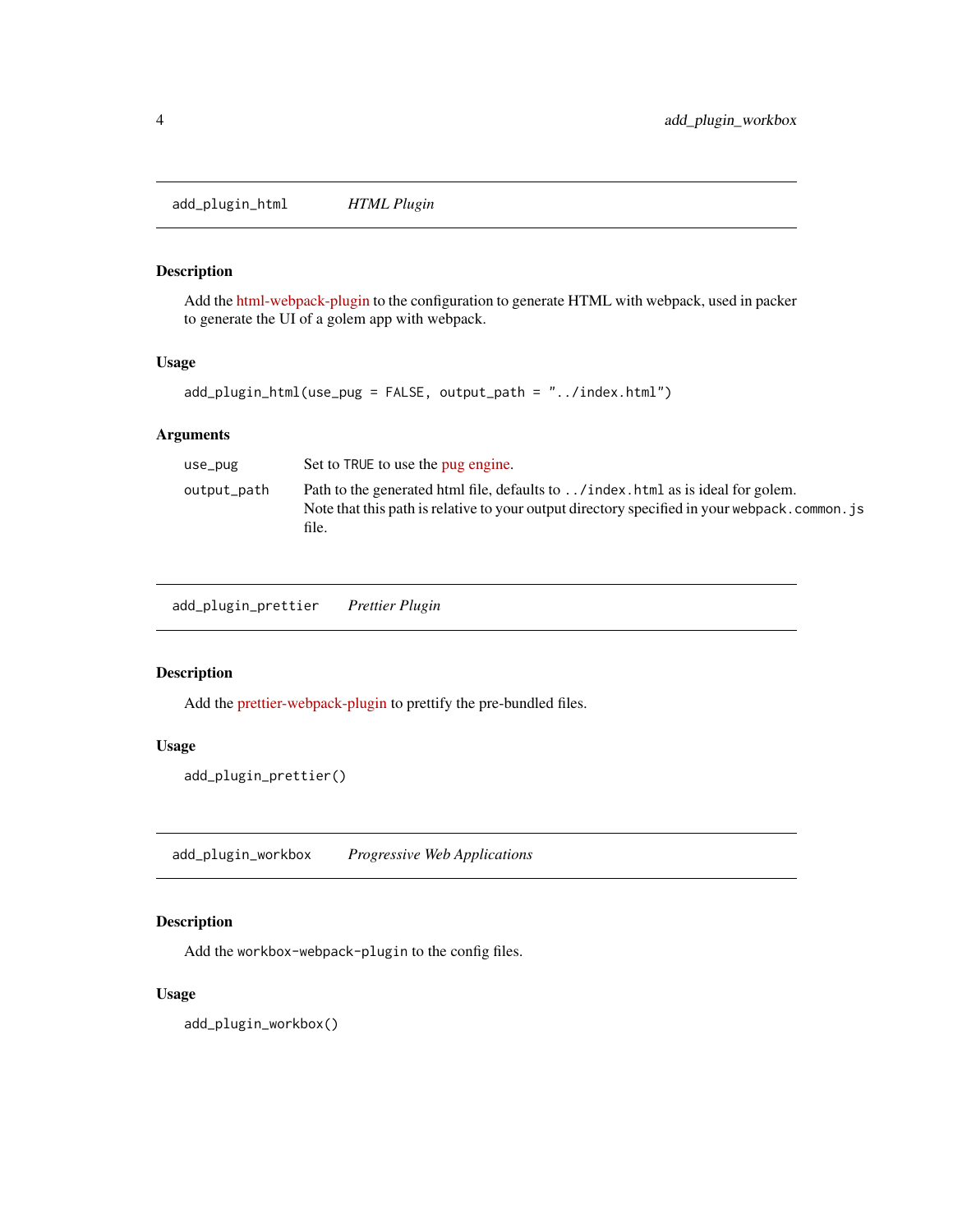#### <span id="page-4-2"></span><span id="page-4-0"></span>Description

Apply Framework7 to a project, adds the relevant (babel) loader, installs dependencies, and creates, or updates, or replaces the srcjs/index.js file.

#### Usage

```
apply_framework7()
```
## Details

After running this function and bundling the JavaScript remember to place div(id = "app"), tags\$script(src = "www/in at the bottom of your shiny UI.

<span id="page-4-1"></span>apply\_react *Apply React*

## Description

Apply React to a project, adds the relevant (babel) loader, installs dependencies, and creates, updates, or replaces the srcjs/index.js file.

#### Usage

apply\_react(use\_cdn = TRUE)

## Arguments

use\_cdn Whether to use the CDN for react and react-dom (recommended). This means later importing the dependencies in the shiny UI using reactCDN(), this function will be created in a R/react\_cdn.R. The correct instructions to do so are printed to the console by the function.

#### Details

After running this function and bundling the JavaScript remember to place the code printed by the function in shiny UI. By default [apply\\_react\(\)](#page-4-1) does not bundle react and react-dom and thus requires using reactCDN() to import the dependencies in the shiny application: this function is created in a R/react\_cdn.R.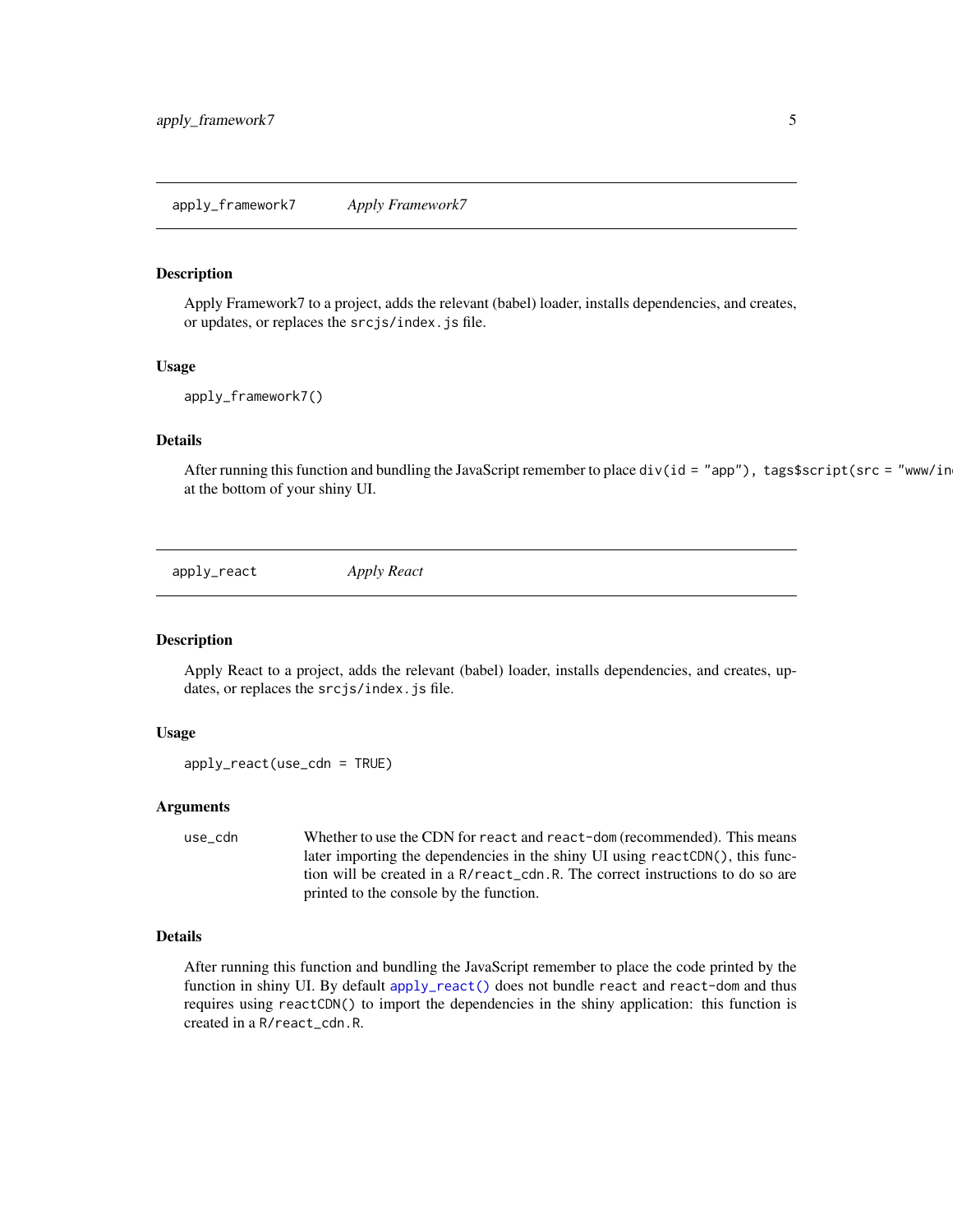<span id="page-5-3"></span><span id="page-5-0"></span>apply\_vue *Apply Vue*

#### Description

Apply Vue to a project, adds the relevant (babel) loader, installs dependencies, and creates, or updates, or replaces the srcjs/index.js file.

#### Usage

```
apply_vue(use_cdn = TRUE)
```
#### Arguments

use\_cdn Whether to use the CDN for vue (recommended). This means later importing the dependencies in the shiny UI using vueCDN(), this function will be created in a R/vue\_cdn.R. The correct instructions are printed to the console by the application.

## Details

After running this function and bundling the JavaScript remember to place div(id = "app"), tags\$script(src = "www/in at the bottom of your shiny UI.

<span id="page-5-1"></span>bundle *bundle & Watch*

## <span id="page-5-2"></span>Description

Bundle and watch the JavaScript.

#### Usage

```
bundle(mode = c("production", "development", "none"))
```

```
bundle_prod()
```
bundle\_dev()

watch()

#### **Arguments**

mode The configuration mode tells webpack to use its built-in optimisations accordingly.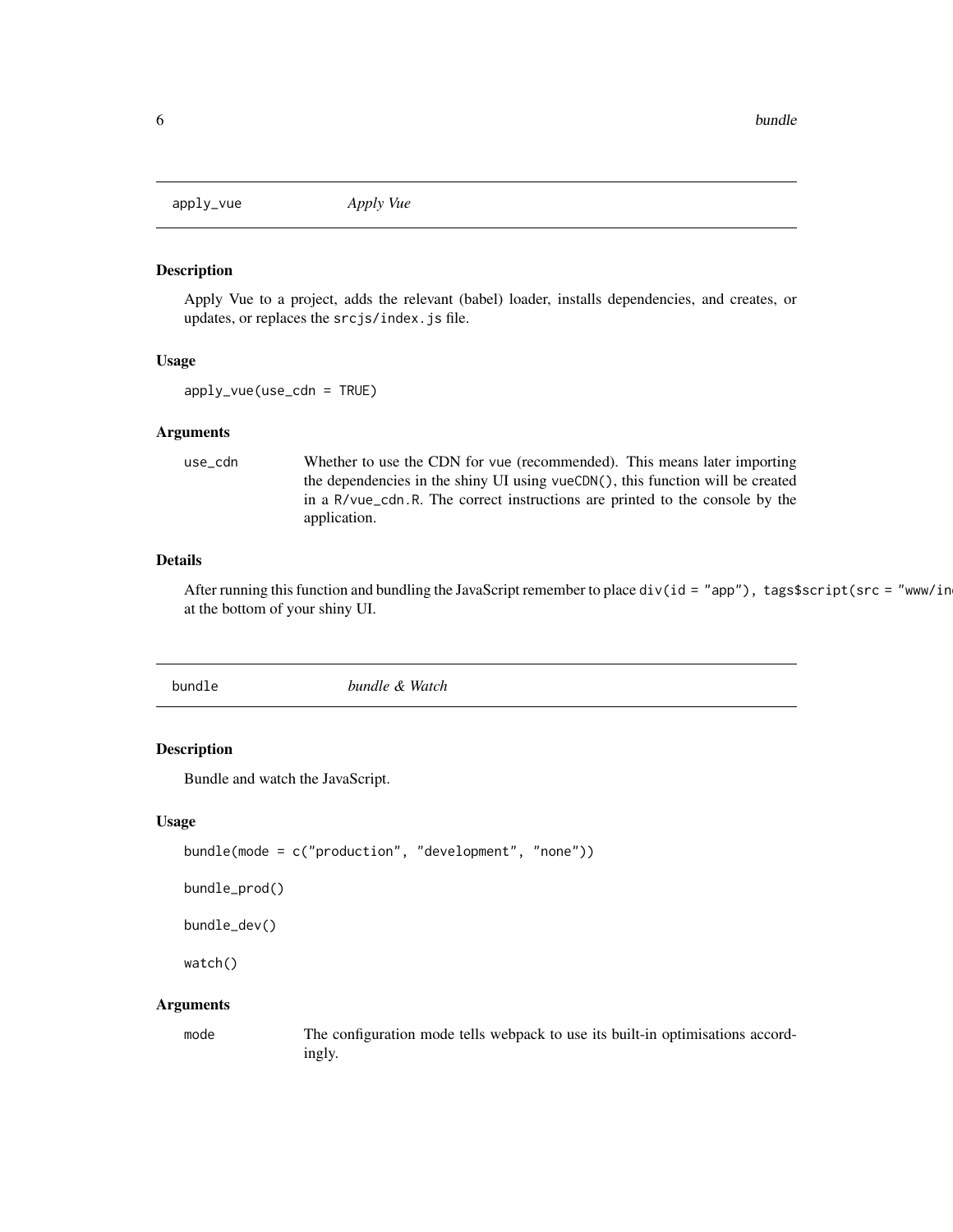#### <span id="page-6-0"></span>checks **7**

## Functions

- [bundle\(\)](#page-5-1) bundle the project.
- [bundle\\_prod\(\)](#page-5-2) bundle the project optimising production, equivalent to bundle("production") and npm run production.
- [bundle\\_dev\(\)](#page-5-2) bundle the project including debugging developer tools, equivalent to bundle("development") and npm run development.
- [watch\(\)](#page-5-2) watches for changes in the srcjs and rebuilds if necessary, equivalent to npm run watch.

checks *Checks*

## Description

Run checks on a package using packer.

## Usage

checks()

## Checks

- Output files are minified
- [put\\_precommit\\_hook](#page-13-1) is in place
- [put\\_rprofile\\_adapt](#page-14-1) is in place

dev\_roclet *Roclet Dev*

## Description

Roclet to run [bundle\\_dev](#page-5-2) when documenting.

#### Usage

dev\_roclet()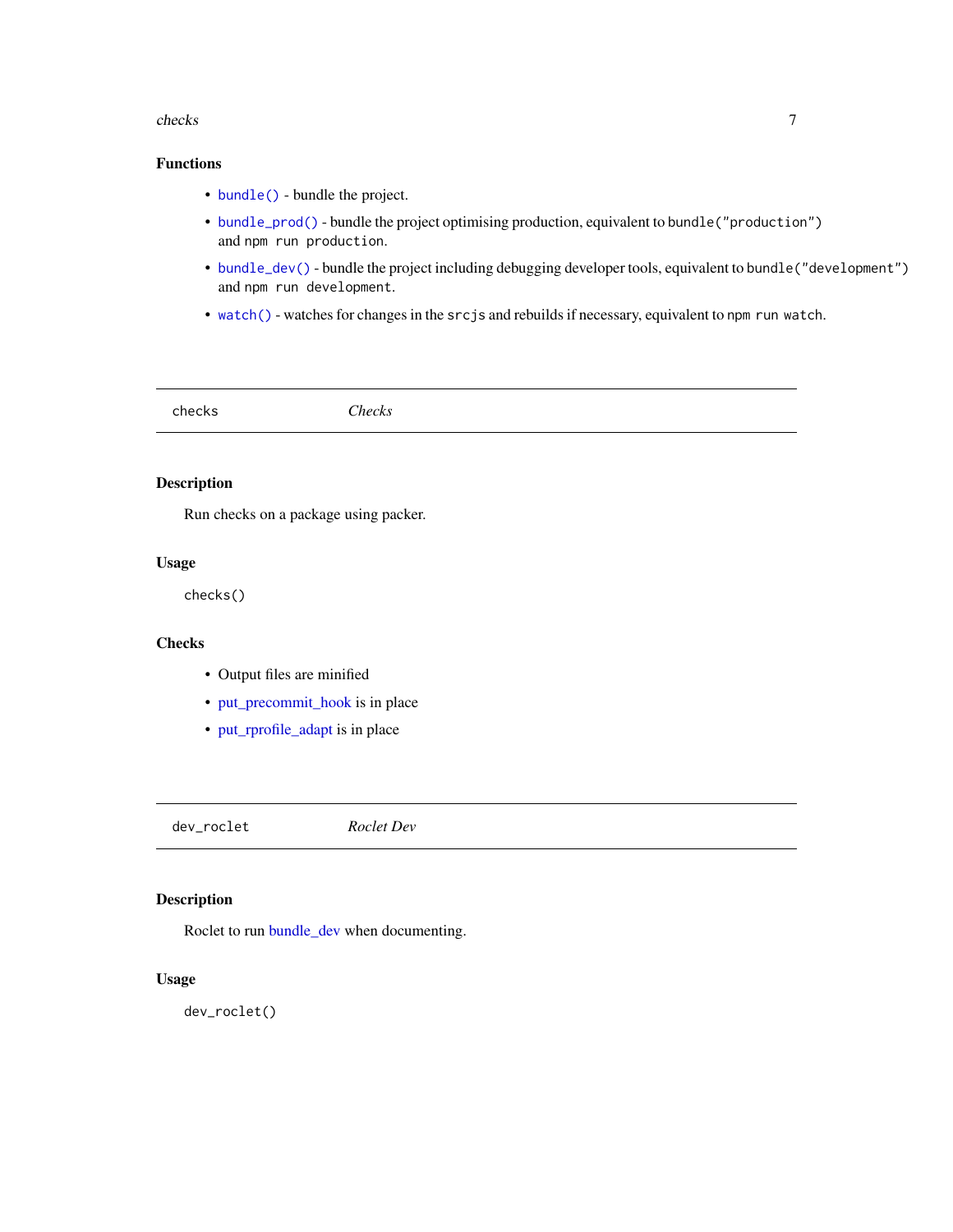<span id="page-7-0"></span>ease\_lit *Lit*

## Description

Use [Lit](https://lit.dev) in your project.

#### Usage

ease\_lit(ts = FALSE)

#### Arguments

ts Whether to use TypeScript (recommended).

engine *Set Engine*

## <span id="page-7-1"></span>Description

Defines the engine to use with packer. One can pick between npm and yarn.

## Usage

engine\_set(engine = c("npm", "yarn"))

engine\_get()

engine\_adapt()

engine\_which()

## Arguments

engine The engine to use, npm or yarn.

## Details

Generally one would want to define the engine prior to scaffolding. For convenience you can instead set the environment variable PACKER\_ENGINE to your engine of choice. Packer reads this variable, all subsequent use of packer will use the defined engine. You can use the function usethis::edit\_r\_environ to do so.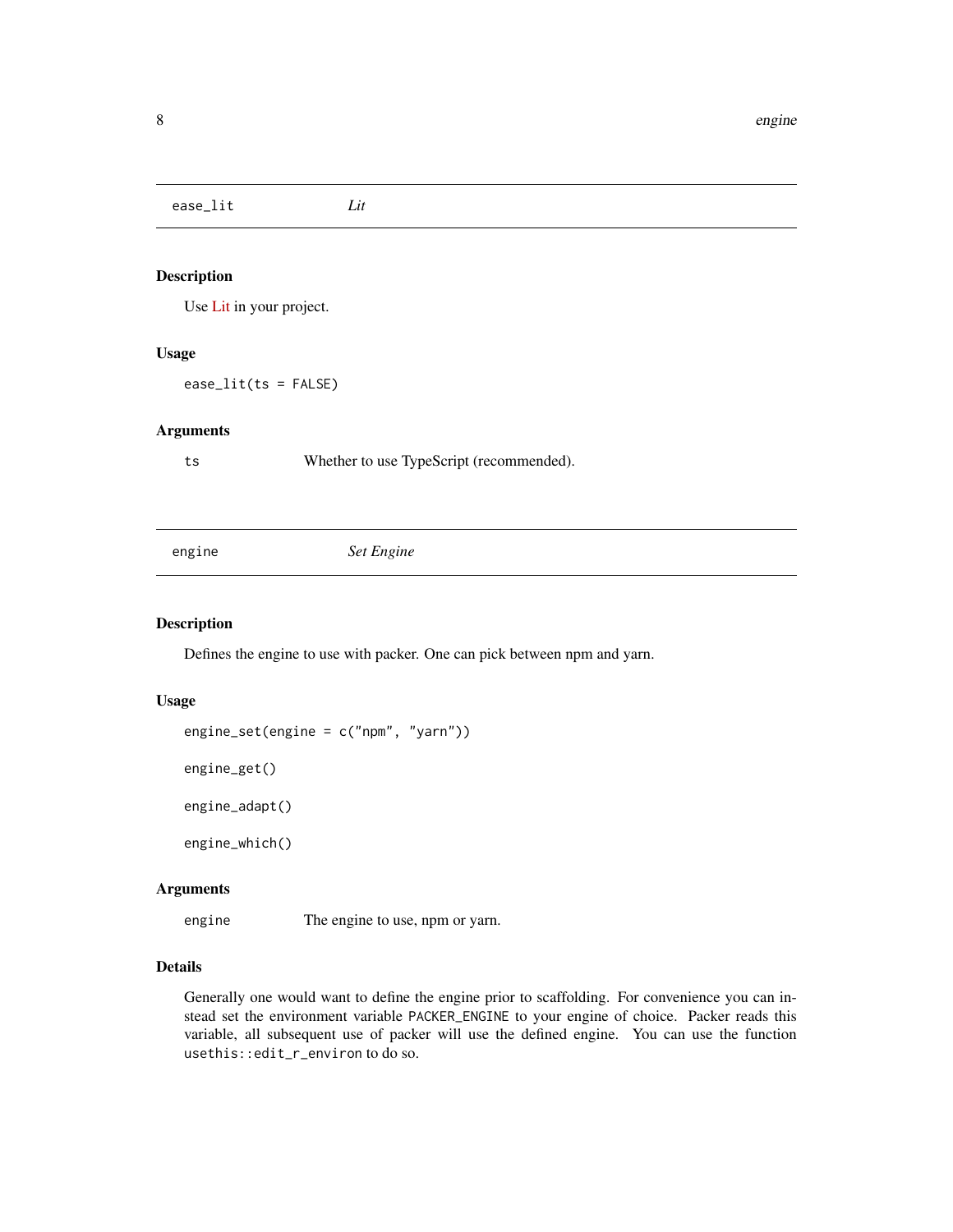## <span id="page-8-0"></span>engine\_check 9

## Functions

- engine\_set: Define the engine to use for the project.
- engine\_get: Retrieve the default engine.
- engine\_which: Retrieve which engine the project is set to use-.
- engine\_adapt: Change the engine to match that of the poject.

engine\_check *Engine Check*

#### Description

Check if the engine is correctly set up and prints helpful messages if not.

## Usage

engine\_check()

engine\_console *Npm Output*

## Description

Prints the output of the last npm command run, useful for debugging.

## Usage

engine\_console()

include\_action\_check *Github Actions*

## Description

Adds a Github Action to the package that will ensure JavaScript files have been bundled for production.

## Usage

include\_action\_check()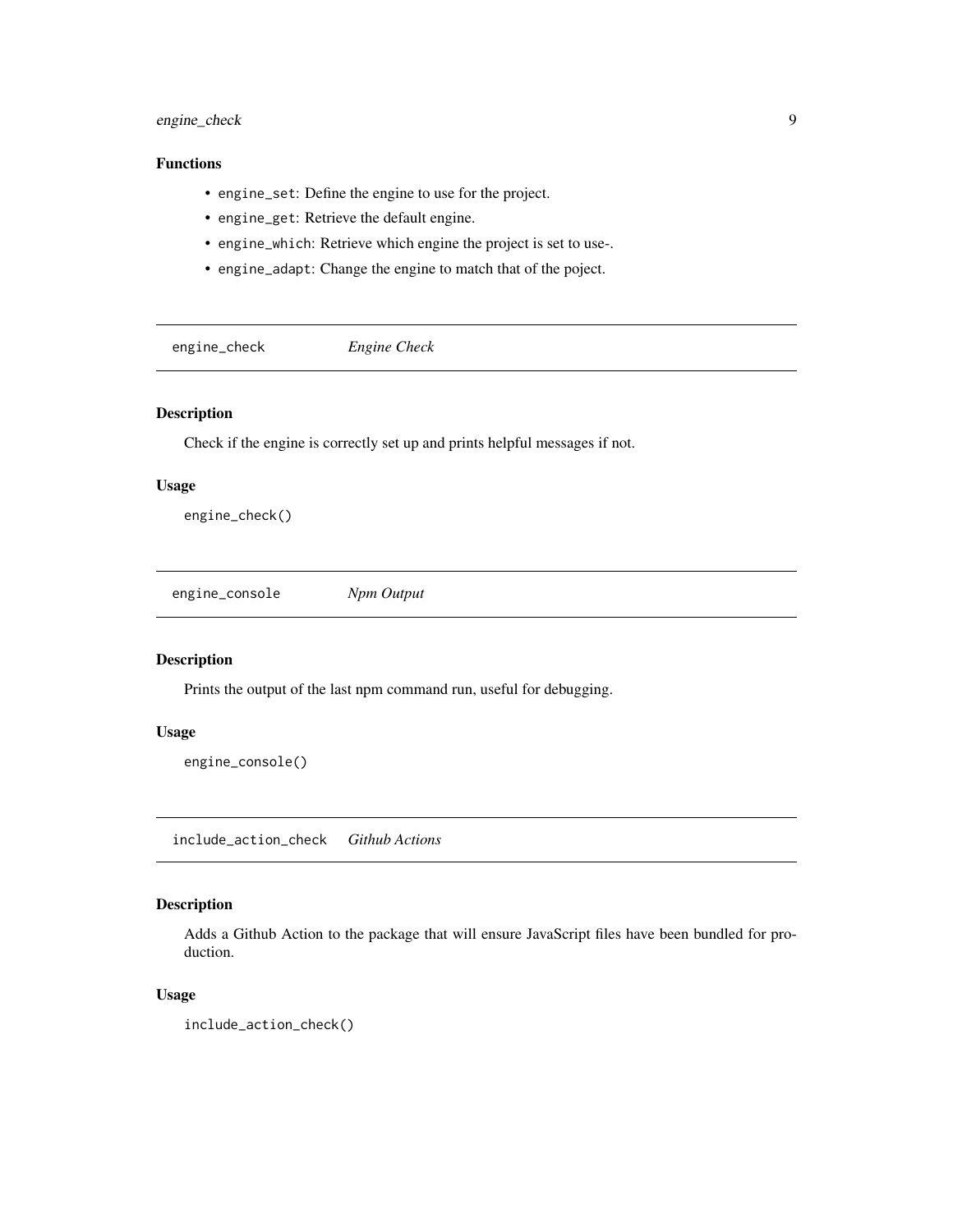<span id="page-9-0"></span>

#### Description

Add the [jsdoc](https://github.com/jsdoc/jsdoc) plugin to generate documentation from JavaScript code with tags similar to roxygen2.

#### Usage

```
add_plugin_jsdoc(edit = interactive())
```
add\_jsdoc\_tutorial(name, edit = interactive())

#### Arguments

| edit | Whether to open relevent file. |
|------|--------------------------------|
| name | Name of tutorial               |

| make_library | Make Library |  |
|--------------|--------------|--|
|--------------|--------------|--|

## Description

Adds library settings to webpack config. This allow exporting JavaScript objects.

## Usage

```
make_library(name = "[name]", type = "umd")
```
## Arguments

| name | Name of the library, default recommended, see details. |
|------|--------------------------------------------------------|
| type | Type of the library.                                   |

## Details

The functions will be exported at the specified name, e.g.: if the name is myLib then functions can be called with myLib.function();. The default ([name]) means the name of the exported library will be the same as the name of the scaffold. This is advised because otherwise, if one has multiple scaffold, an absolute will overwrite itself and only the last scaffold added will be a valid library.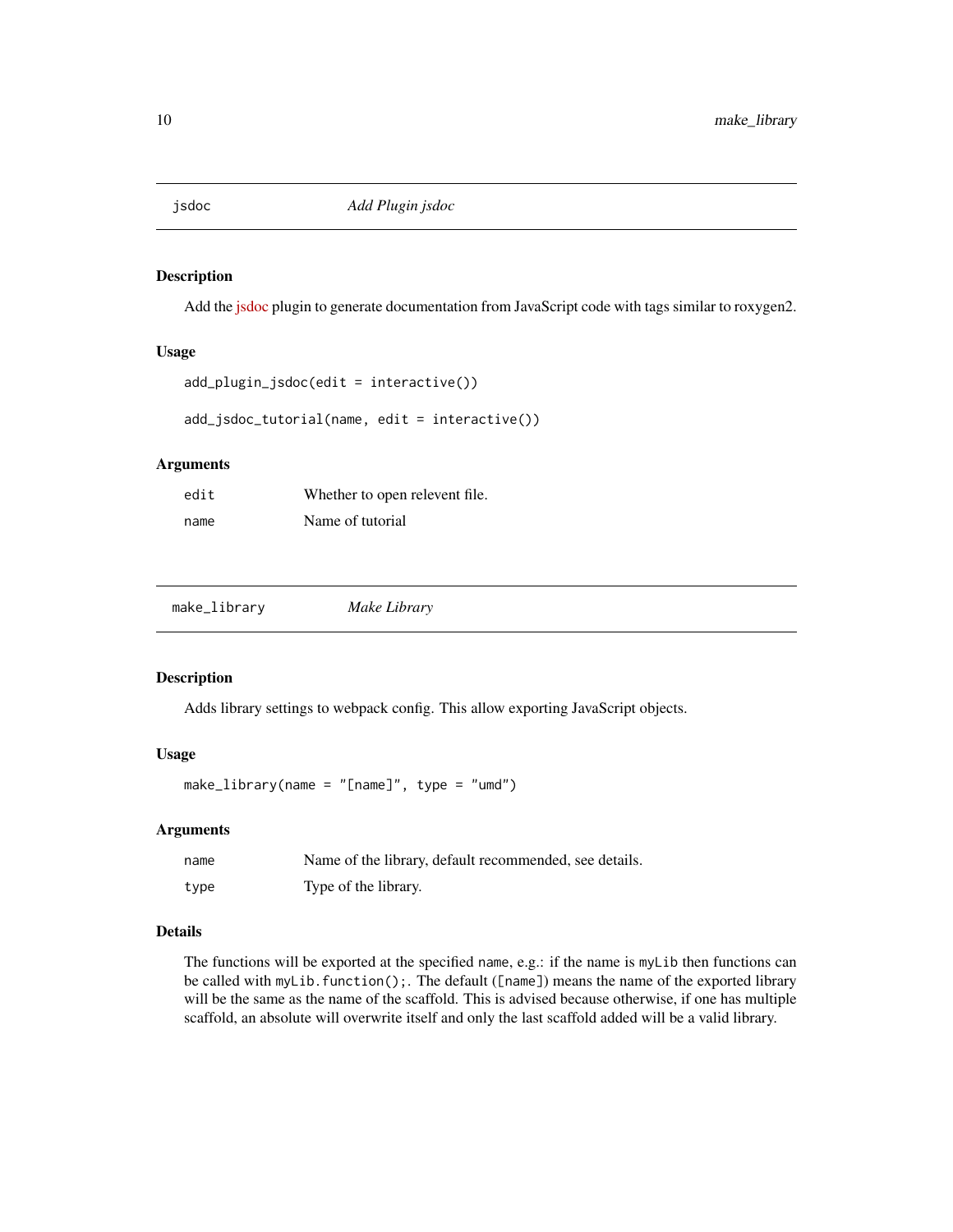<span id="page-10-0"></span>mockup *Mock up*

## Description

Functions to mock up packages for tests

## Usage

tmp\_package()

tmp\_golem()

tmp\_project()

tmp\_ambiorix()

tmp\_delete(tmp)

## Arguments

tmp A temp mock up project.

npm\_console *Npm Output*

## Description

Prints the output of the last npm command run, useful for debugging.

## Usage

npm\_console()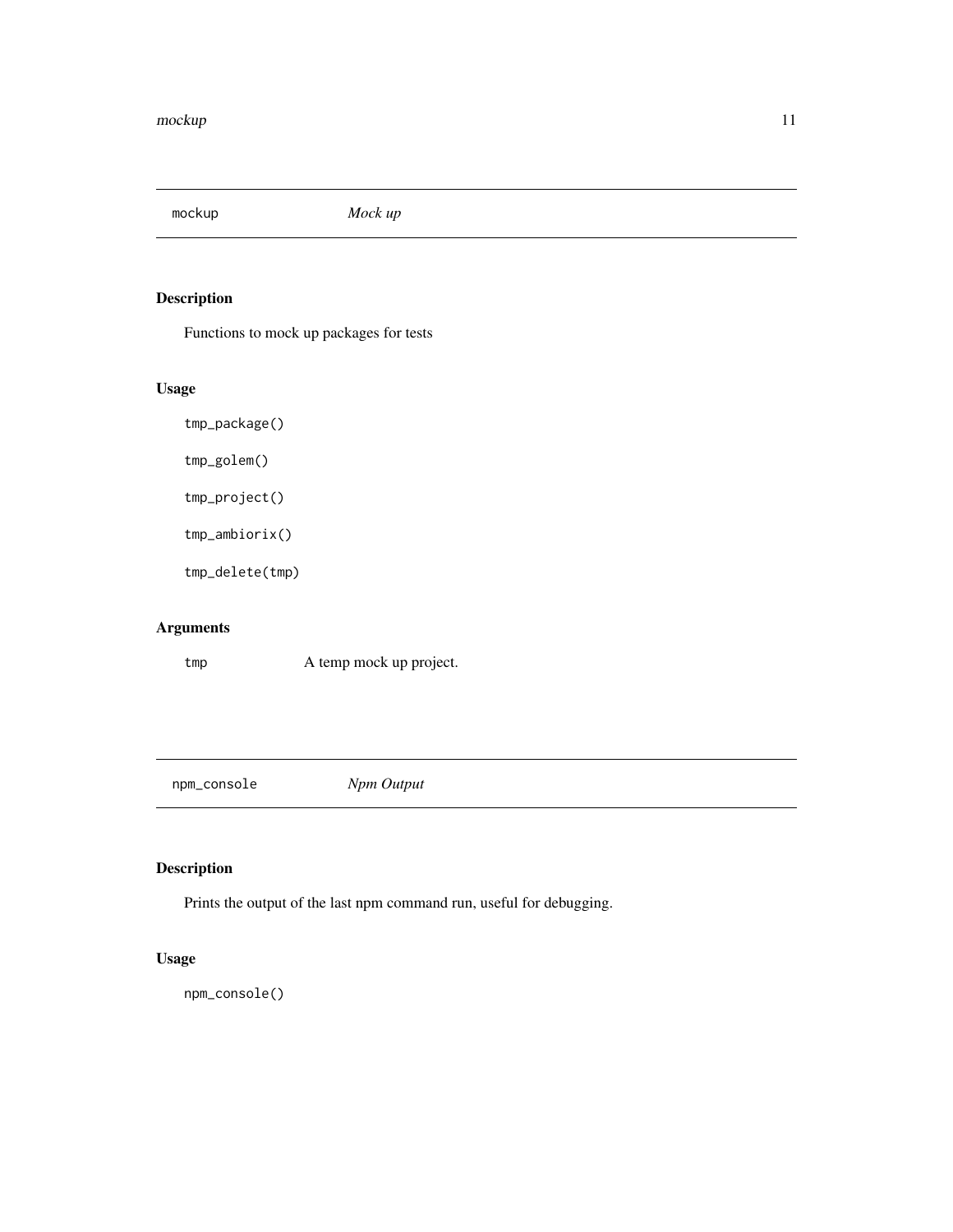<span id="page-11-0"></span>npm\_fix *Audit Fix*

## Description

Scan your project for vulnerabilities and automatically install any compatible updates to vulnerable dependencies.

## Usage

npm\_fix()

## Details

Runs npm audit fix

npm\_install *Install and Uninstall Npm Packages*

## Description

Install and uninstall npm packages.

## Usage

```
npm_install(..., scope = c("dev", "prod", "global"))
npm_uninstall(..., scope = c("dev", "prod", "global"))
```
## Arguments

| $\cdots$ | Packages to install or uninstall. If no packages are specified then this function |
|----------|-----------------------------------------------------------------------------------|
|          | install packages in package. json (useful e.g.: after clone).                     |
| scope    | Scope of installation or uninstallation, see scopes.                              |

## **Scopes**

- prod Installs/Uninstalls packages for project with --save
- dev Installs/Uninstalls dev packages for project with --save-dev
- global Installs/Uninstalls packages globally with -g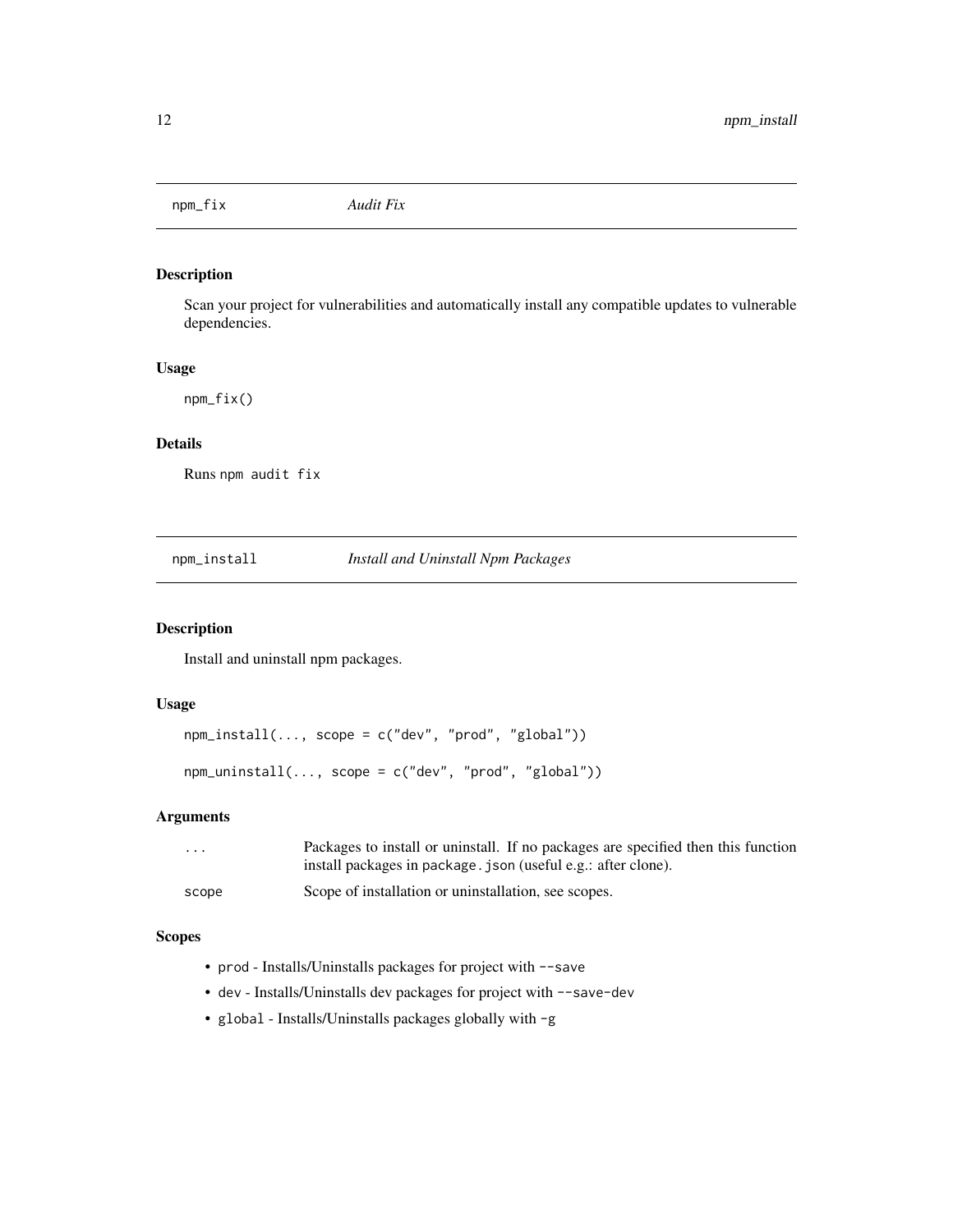<span id="page-12-0"></span>npm\_outdated *Npm Outdated*

## Description

Find outdated dependencies

## Usage

npm\_outdated()

npm\_run *Npm Command*

## Description

Convenience function to run npm commands.

## Usage

npm\_run(...)

## Arguments

... Passed to [system2\(\)](#page-0-0).

npm\_update *Npm Update*

## Description

Update npm dependencies.

## Usage

npm\_update()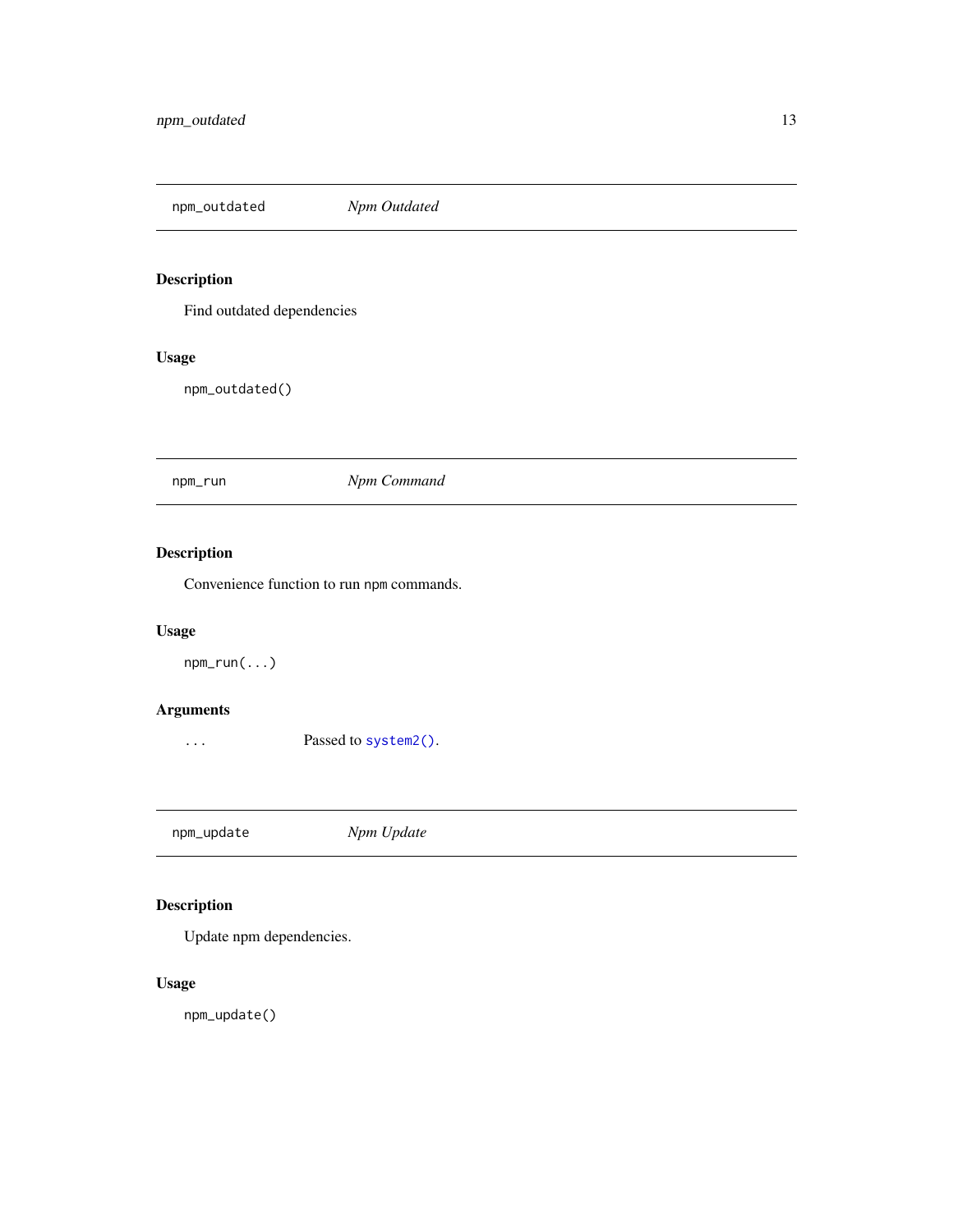<span id="page-13-0"></span>

| npx                 | NPX                      |  |
|---------------------|--------------------------|--|
| <b>Description</b>  |                          |  |
| Run an npx command. |                          |  |
| <b>Usage</b>        |                          |  |
| $npx(\ldots)$       |                          |  |
| <b>Arguments</b>    |                          |  |
| .                   | Arguments to pass to npx |  |
|                     |                          |  |
| prod_roclet         | Roclet Prod              |  |
| <b>Description</b>  |                          |  |
|                     |                          |  |

Roclet to run [bundle\\_prod](#page-5-2) when documenting.

## Usage

prod\_roclet()

<span id="page-13-1"></span>put\_precommit\_hook *Put Pre-Commit Hook*

## Description

Add a pre-commit hook that runs at every commit to ensure that JavaScript files are minified.

## Usage

put\_precommit\_hook()

## Note

Will only work if using git.

## Examples

## Not run: put\_precommit\_hook()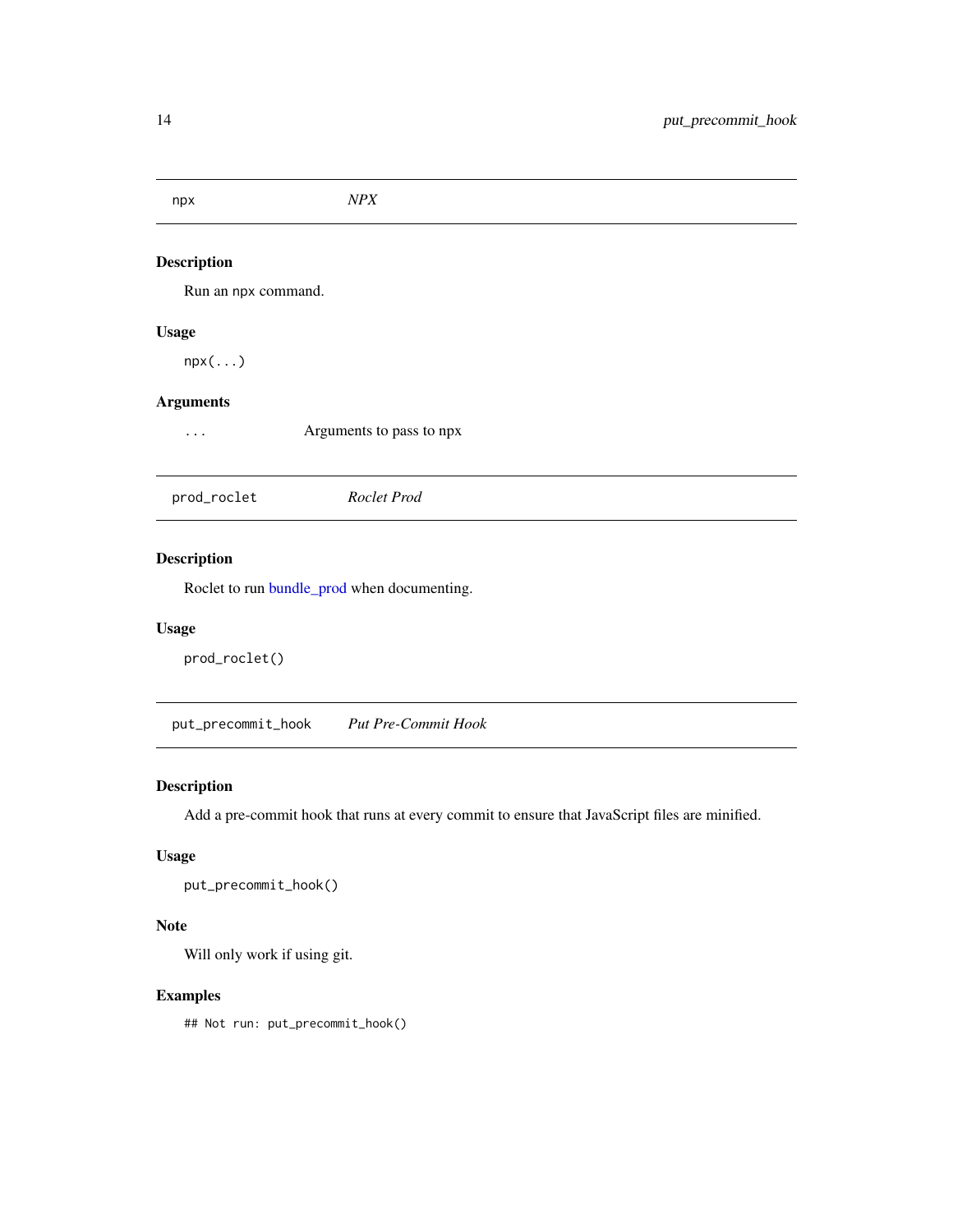<span id="page-14-0"></span>put\_recommended *Recommended Checks*

## Description

Recommended checks for packer projects, runs [put\\_rprofile\\_adapt](#page-14-1) and [put\\_precommit\\_hook.](#page-13-1)

## Usage

put\_recommended()

<span id="page-14-1"></span>put\_rprofile\_adapt *Rprofile*

## Description

Add [engine\\_adapt\(\)](#page-7-1) to .Rprofile.

#### Usage

put\_rprofile\_adapt()

## Details

This is recommended so anyone contributing to the project is guaranteed to be on the correct engine.

put\_test *Put a Test*

## Description

Puts a testthat test to ensure the files are optimised for prod.

## Usage

put\_test()

## Note

This function adds packer to Suggests.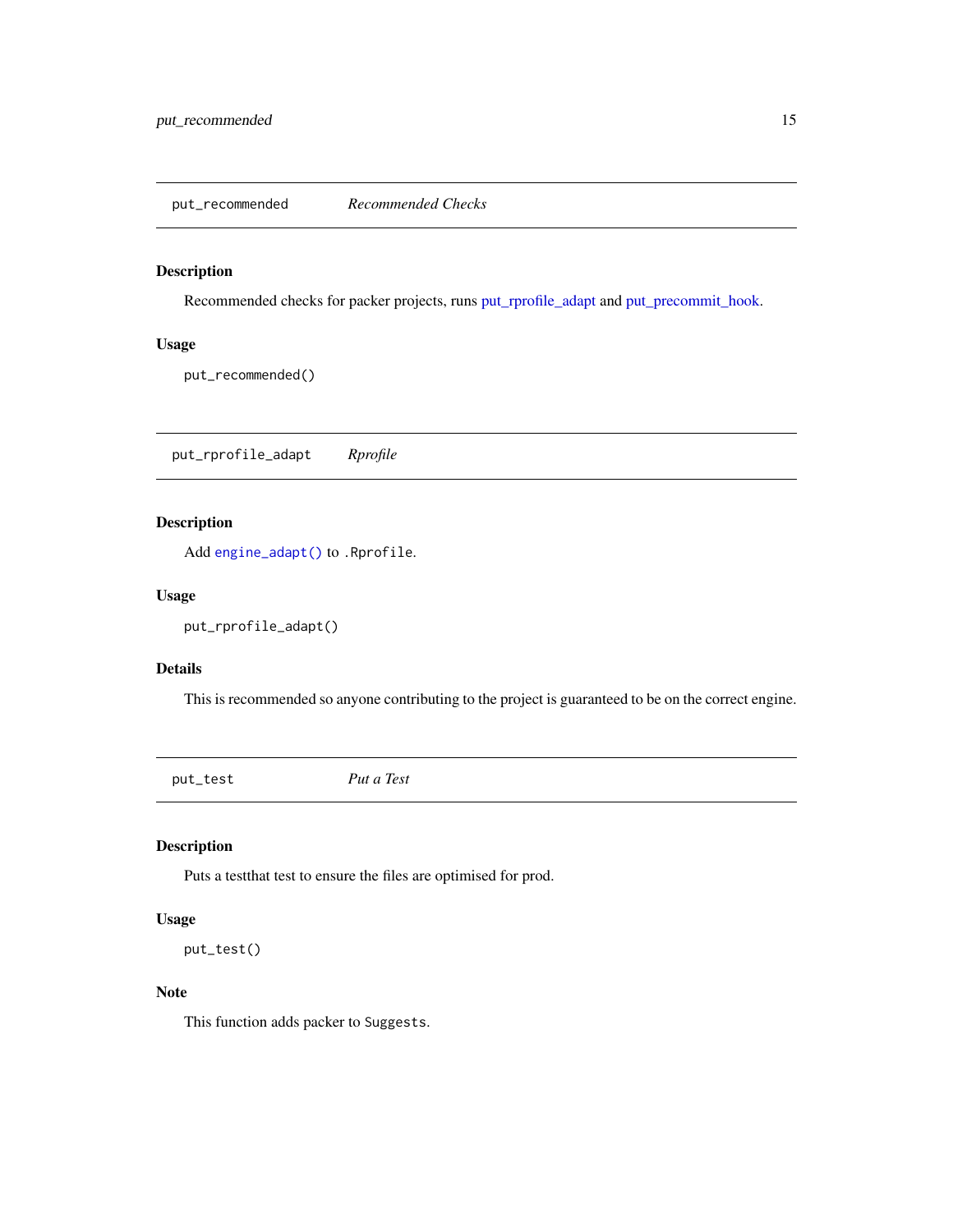<span id="page-15-0"></span>scaffold\_ambiorix *Ambiorix*

## Description

Creates the basic structure for an ambiorix application.

## Usage

```
scaffold_ambiorix(vue = FALSE, use_cdn = TRUE, edit = interactive())
```
## Arguments

| vue     | Whether to include Vue, internally runs $apply\_vue()$ and adapts the $srcjs/index$ . js<br>template for Vue.                                                                  |
|---------|--------------------------------------------------------------------------------------------------------------------------------------------------------------------------------|
| use_cdn | Whether to use the CDN for react or vue dependencies, this is passed to apply react ()<br>or apply_vue() if react or vue arguments are set to TRUE and ignored other-<br>wise. |
| edit    | Automatically open pertinent files.                                                                                                                                            |

## Details

Only one of react or vue can be set to TRUE.

## Value

TRUE (invisibly) if successfully run.

```
if(interactive()){
# current directory
wd <- getwd()
# create a mock up ambiorix project
tmp <- tmp_ambiorix()
# move to package
setwd(tmp)
# scaffold ambiorix
scaffold_ambiorix()
# clean up
setwd(wd)
tmp_delete(tmp)
}
```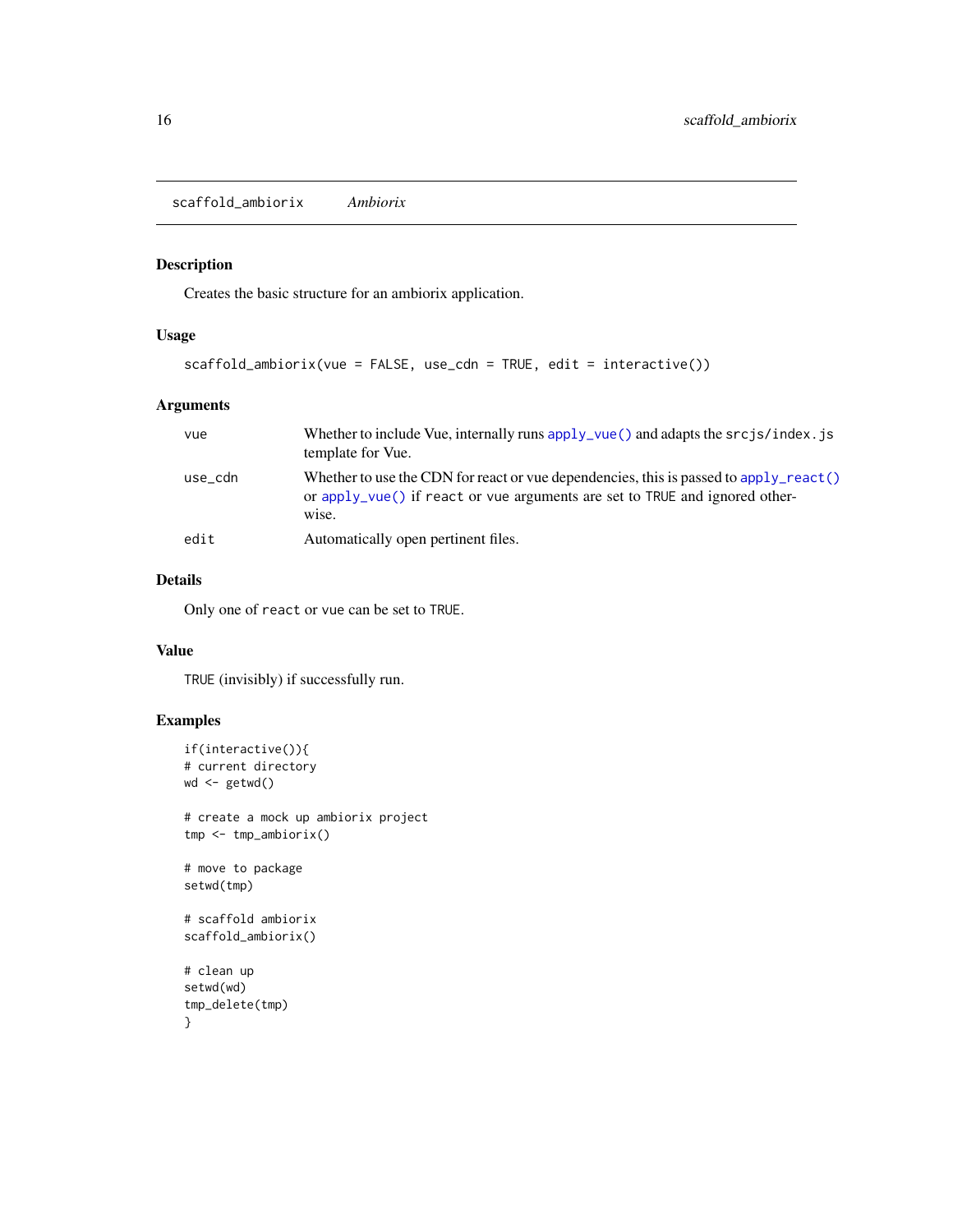<span id="page-16-0"></span>scaffold\_bare *Bare*

## Description

Creates a bare scaffold for not specific use case, as opposed to other scaffolds. This scaffold does not generate R code.

## Usage

```
scaffold_bare(edit = interactive())
```
## Arguments

edit Automatically open pertinent files.

## Value

TRUE (invisibly) if successfully run.

```
if(interactive()){
# current directory
wd <- getwd()
# create a mock up ambiorix project
tmp <- tmp_package()
# move to package
setwd(tmp)
# scaffold bare
scaffold_bare()
# clean up
setwd(wd)
tmp_delete(tmp)
}
```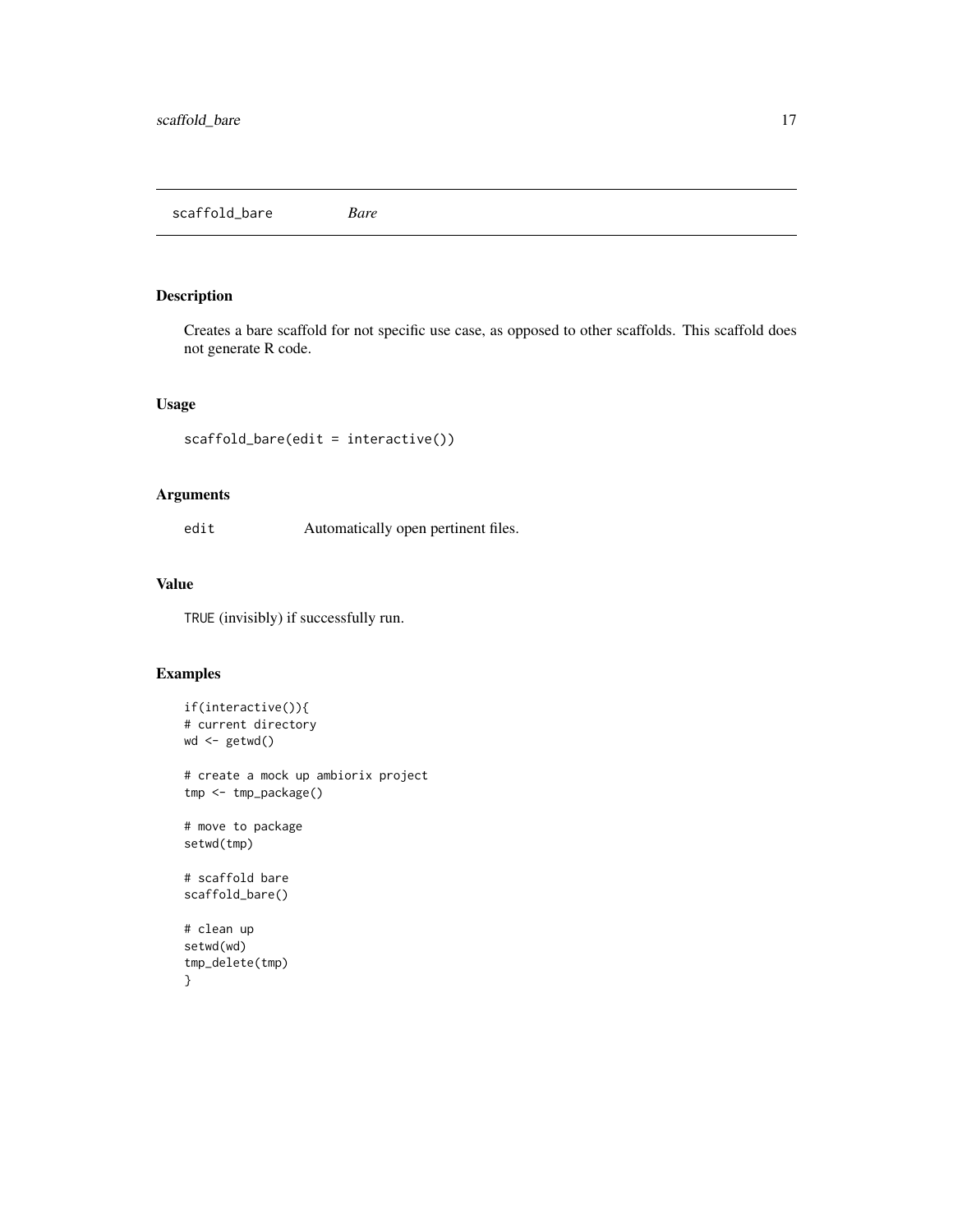<span id="page-17-0"></span>scaffold\_extension *Shiny Extension*

## Description

Creates the basic structure for a shiny extension.

## Usage

```
scaffold_extension(name, edit = interactive())
```
## Arguments

| name | Name of extension used to define file names and functions. |
|------|------------------------------------------------------------|
| edit | Automatically open pertinent files.                        |

## Value

TRUE (invisibly) if successfully run.

```
if(interactive()){
# current directory
wd <- getwd()
# create a mock up ambiorix project
tmp <- tmp_package()
# move to package
setwd(tmp)
# scaffold ambiorix
scaffold_extension()
# clean up
setwd(wd)
tmp_delete(tmp)
}
```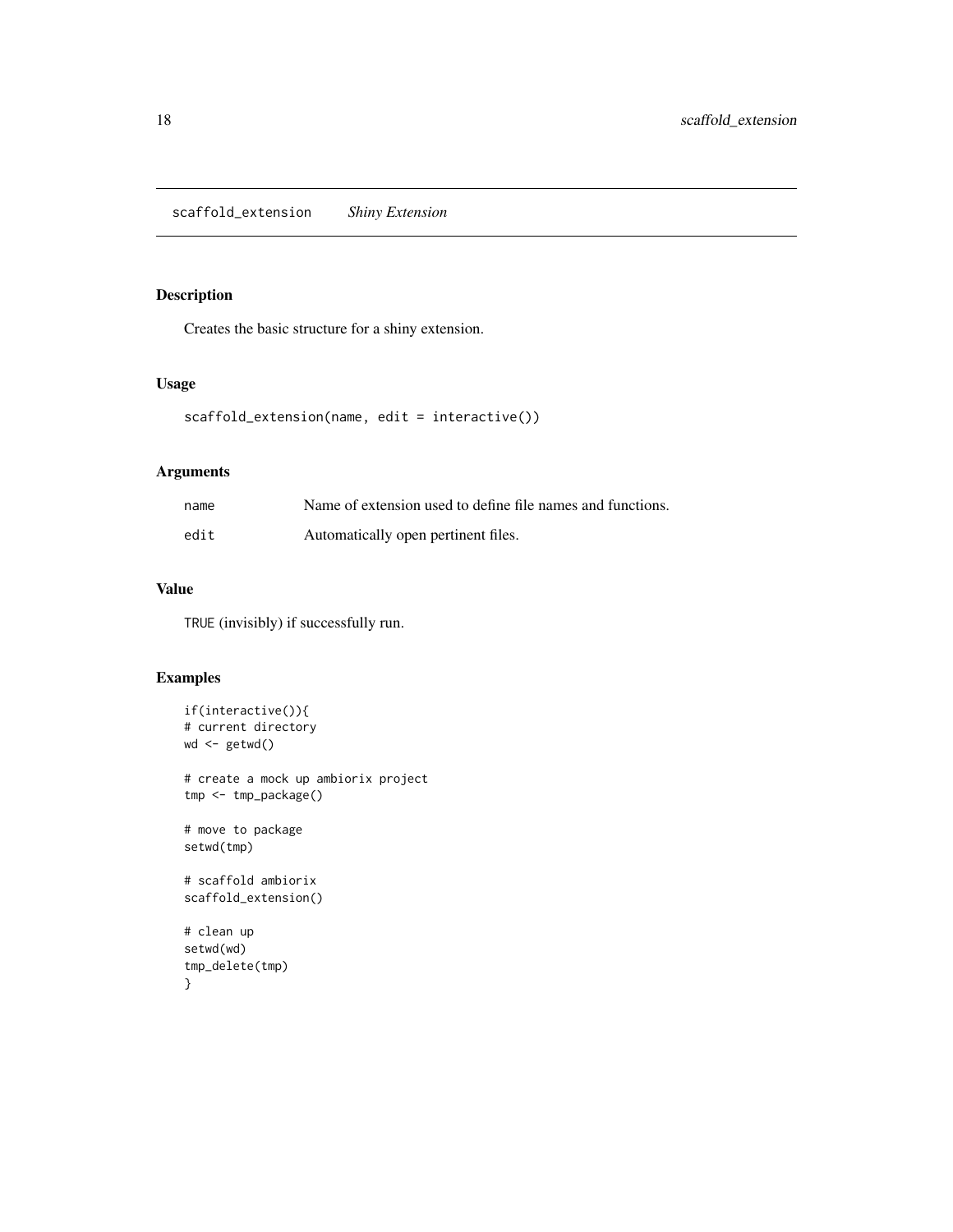<span id="page-18-0"></span>scaffold\_golem *Golem*

## Description

Creates the basic structure for golem app with JavaScript.

## Usage

```
scaffold_golem(
  react = FALSE,
  vue = FALSE,
  framework7 = FALSE,
  use\_cdn = TRUE,edit = interactive()
\mathcal{L}
```
## Arguments

| react      | Whether to include React, internally runs apply_react() and adapts the srcjs/index.js<br>template for React.                                                                                                            |
|------------|-------------------------------------------------------------------------------------------------------------------------------------------------------------------------------------------------------------------------|
| vue        | Whether to include Vue, internally runs $apply_\text{vue}()$ and adapts the $srcjs/index$ . js<br>template for Vue.                                                                                                     |
| framework7 | Whether to include Framework7, internally runs apply_framework7() and adapts<br>the srcjs/index.js template for Framework7.                                                                                             |
| use_cdn    | Whether to use the CDN for react, vue or Framework7 dependencies, this is<br>passed to apply_react(), apply_vue() or apply_framework7() if react,<br>vue or framework7 arguments are set to TRUE and ignored otherwise. |
| edit       | Automatically open pertinent files.                                                                                                                                                                                     |

## Details

Only one of react, vue or framework7 can be set to TRUE. use\_cdn is not supported for Framework7.

## Value

TRUE (invisibly) if successfully run.

```
if(interactive()){
# current directory
wd <- getwd()
# create a mock up golem project
tmp <- tmp_golem()
```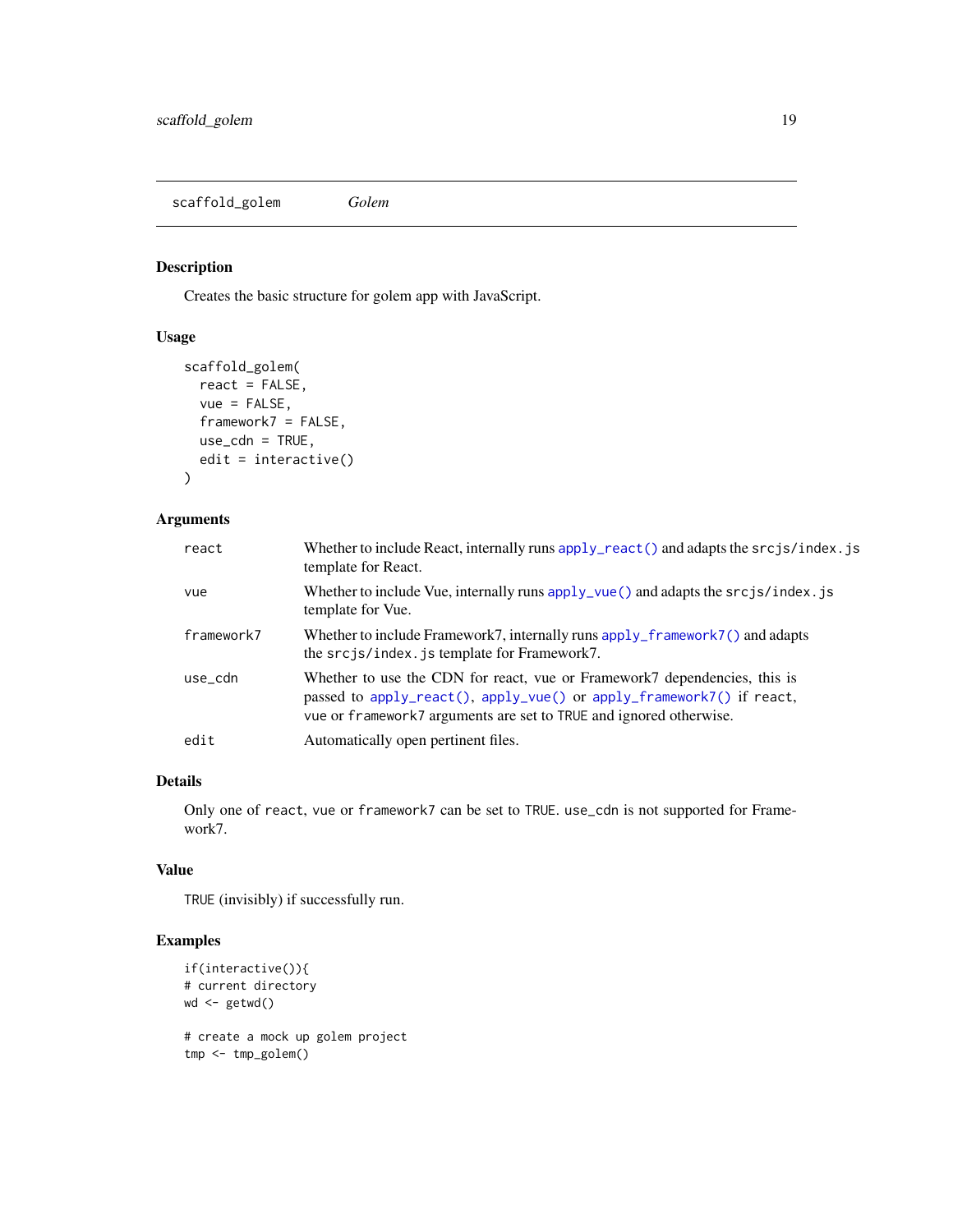```
# move to package
setwd(tmp)
# scaffold golem
scaffold_golem()
# clean up
setwd(wd)
tmp_delete(tmp)
}
```
scaffold\_input *Scaffold a Custom Input*

## Description

Sets basic structure for a shiny input.

## Usage

```
scaffold_input(name, edit = interactive())
```
## Arguments

| name | Name of input, will define internal name binding and CSS class. |
|------|-----------------------------------------------------------------|
| edit | Automatically open pertinent files.                             |

## Value

TRUE (invisibly) if successfully run.

```
if(interactive()){
# current directory
wd <- getwd()
# create a mock up ambiorix project
tmp <- tmp_package()
# move to package
setwd(tmp)
# scaffold ambiorix
scaffold_input()
# clean up
```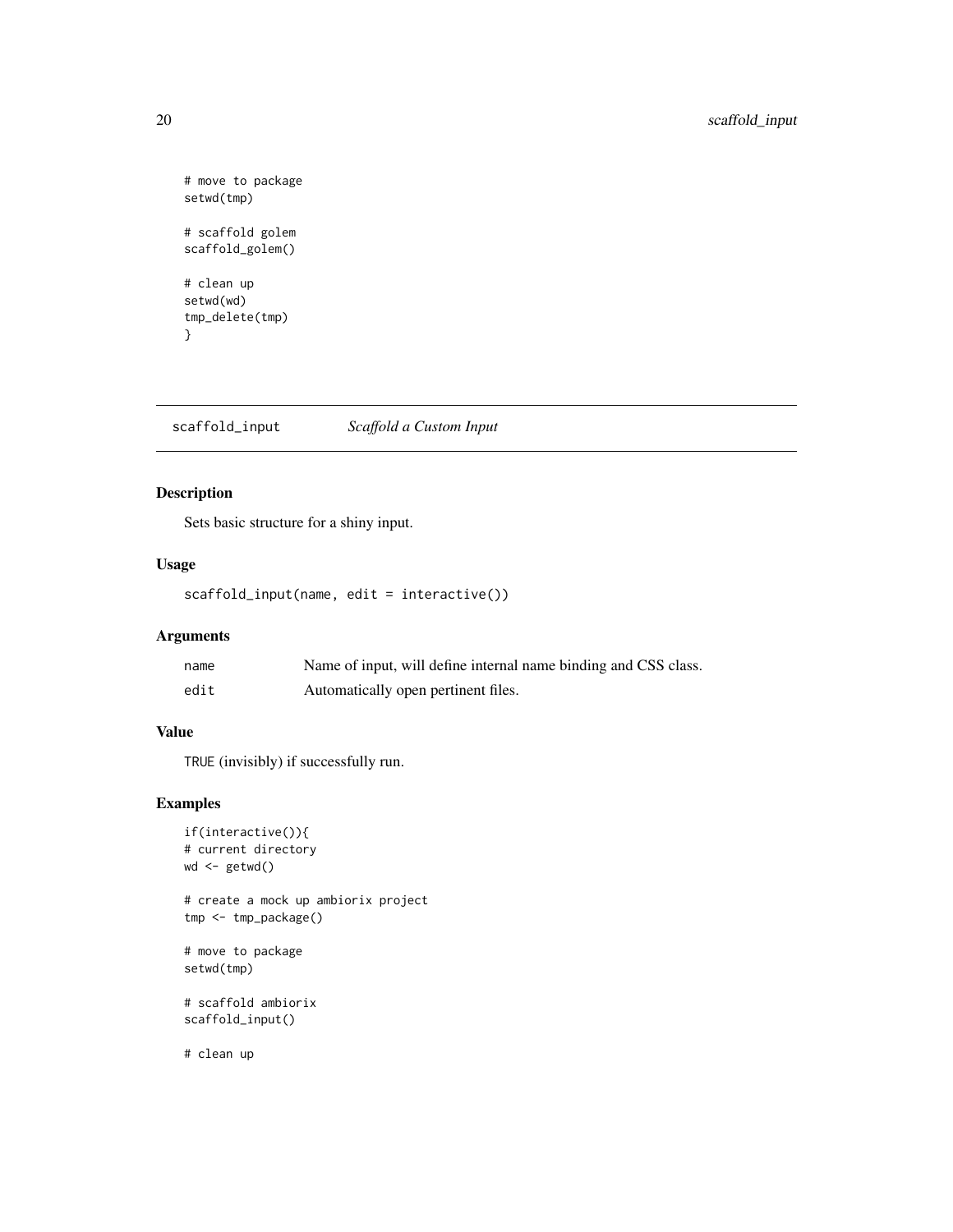```
setwd(wd)
tmp_delete(tmp)
}
```
scaffold\_leprechaun *Leprechaun*

## Description

Creates the basic structure for leprechaun app with JavaScript.

## Usage

```
scaffold_leprechaun(
 react = FALSE,
 vue = FALSE,use_cdn = TRUE,
 edit = interactive()
)
```
## Arguments

| react   | Whether to include React, internally runs apply_react() and adapts the srcjs/index.js<br>template for React.                                                                   |
|---------|--------------------------------------------------------------------------------------------------------------------------------------------------------------------------------|
| vue     | Whether to include Vue, internally runs $apply\_vue()$ and adapts the $srcjs/index.js$<br>template for Vue.                                                                    |
| use_cdn | Whether to use the CDN for react or vue dependencies, this is passed to apply react ()<br>or apply vue() if react or vue arguments are set to TRUE and ignored other-<br>wise. |
| edit    | Automatically open pertinent files.                                                                                                                                            |

## Details

Only one of react or vue can be set to TRUE.

## Value

TRUE (invisibly) if successfully run.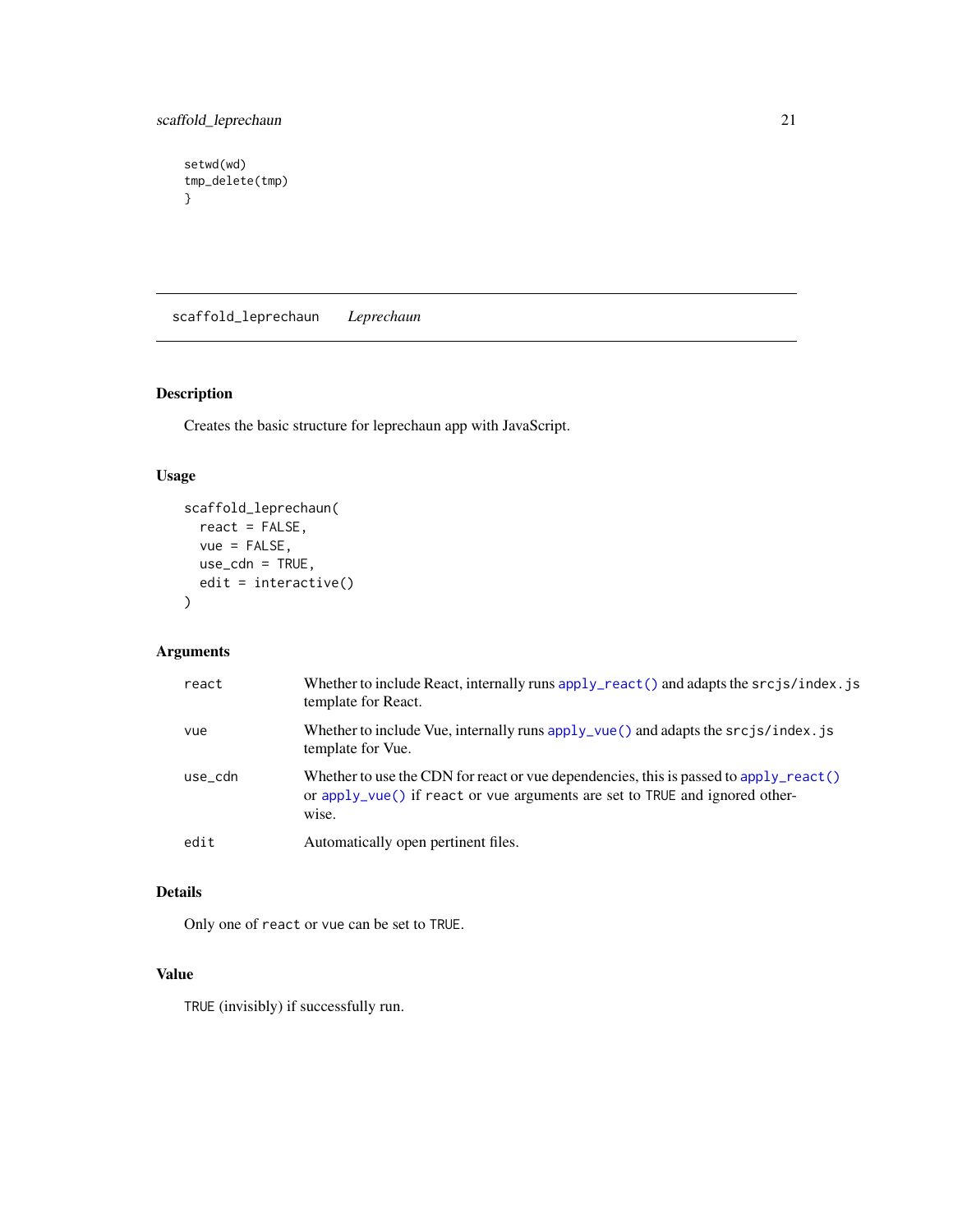<span id="page-21-0"></span>scaffold\_output *Scaffold Shiny Output*

#### Description

Sets basic structure for a shiny input.

## Usage

```
scaffold_output(name, edit = interactive())
```
## Arguments

| name | Name of output, will define internal name binding and CSS class. |
|------|------------------------------------------------------------------|
| edit | Automatically open pertinent files.                              |

## Value

TRUE (invisibly) if successfully run.

```
if(interactive()){
# current directory
wd <- getwd()
# create a mock up ambiorix project
tmp <- tmp_package()
# move to package
setwd(tmp)
# scaffold ambiorix
scaffold_output()
# clean up
setwd(wd)
tmp_delete(tmp)
}
```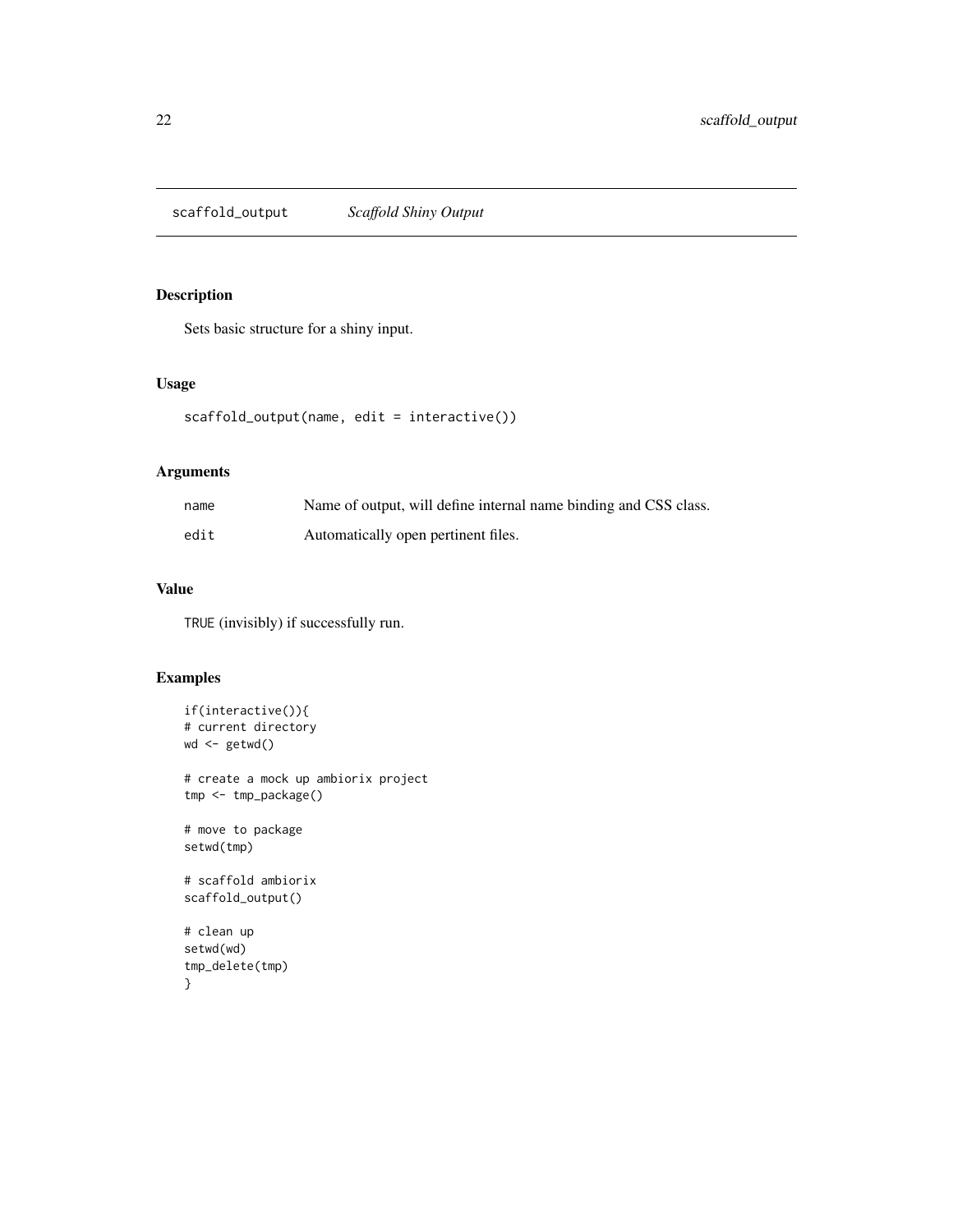<span id="page-22-0"></span>scaffold\_rmd *Golem*

## Description

Creates the basic structure for golem app with JavaScript.

## Usage

```
scaffold_rmd(react = FALSE, vue = FALSE, edit = interactive())
```
## Arguments

| react | Whether to include React, internally runs apply react () and adapts the $srcjs/index$ is<br>template for React.    |
|-------|--------------------------------------------------------------------------------------------------------------------|
| vue   | Whether to include Vue, internally runs $apply_\text{true}()$ and adapts the $srcjs/index.js$<br>template for Vue. |
| edit  | Automatically open pertinent files.                                                                                |

## Details

Only one of react or vue can be set to TRUE.

## Value

TRUE (invisibly) if successfully run.

```
if(interactive()){
# current directory
wd <- getwd()
# create a mock up ambiorix project
tmp <- tmp_project()
# move to package
setwd(tmp)
# scaffold ambiorix
scaffold_rmd()
# clean up
setwd(wd)
tmp_delete(tmp)
}
```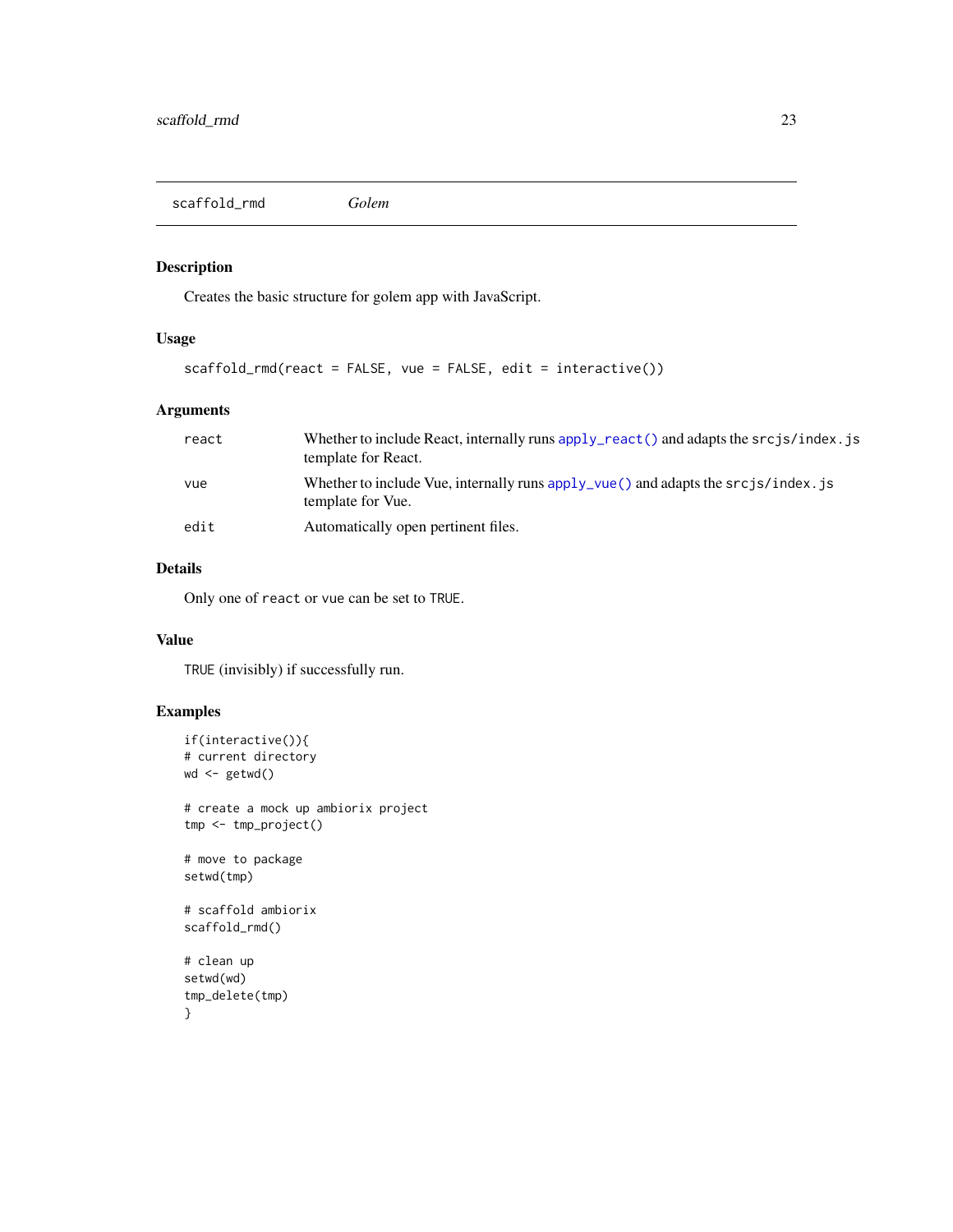<span id="page-23-0"></span>scaffold\_widget *Scaffold Widget*

## Description

Creates basic structure for a widget.

## Usage

```
scaffold_widget(name, edit = interactive())
```
## Arguments

| name | Name of widget, also passed to html widgets: : scaffold $Wiglet()$ . |
|------|----------------------------------------------------------------------|
| edit | Automatically open pertinent files.                                  |

## Details

Internally runs [htmlwidgets::scaffoldWidget\(\)](#page-0-0) do not run it prior to this function.

## Value

TRUE (invisibly) if successfully run.

```
if(interactive()){
# current directory
wd <- getwd()
# create a mock up ambiorix project
tmp <- tmp_package()
# move to package
setwd(tmp)
# scaffold ambiorix
scaffold_widget()
# clean up
setwd(wd)
tmp_delete(tmp)
}
```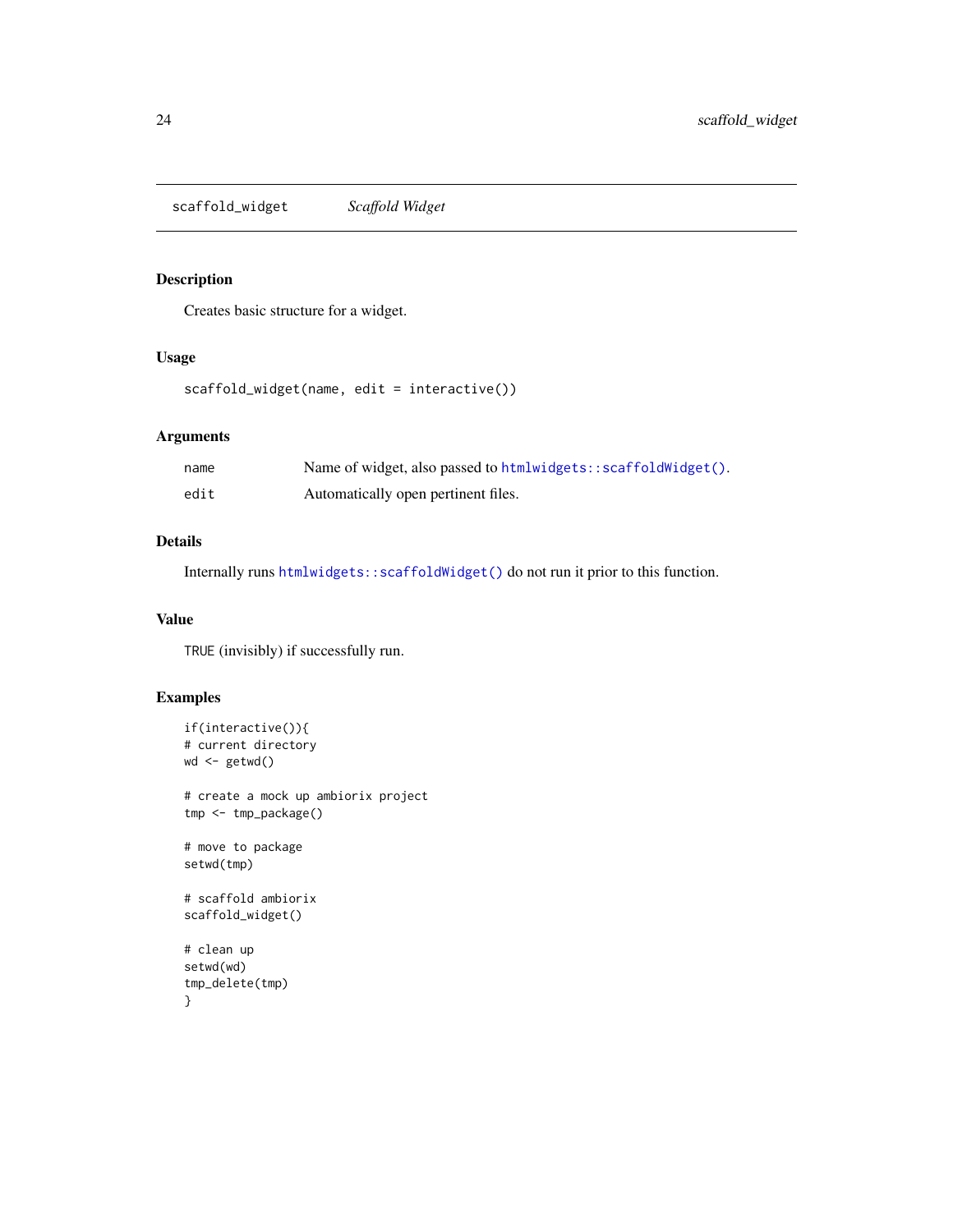<span id="page-24-0"></span>set\_npm *Set npm path*

#### Description

By default packer looks for the npm installation using the which (or where) command. This function lets you override that behaviour and force a specific npm installation.

#### Usage

set\_npm(path = NULL)

## Arguments

path Path to npm installation to use.

set\_yarn *Set yarn path*

## Description

By default packer looks for the yarn installation using the which (or where) command. This function lets you override that behaviour and force a specific yarn installation.

## Usage

set\_yarn(path = NULL)

## Arguments

path Path to yarn installation to use.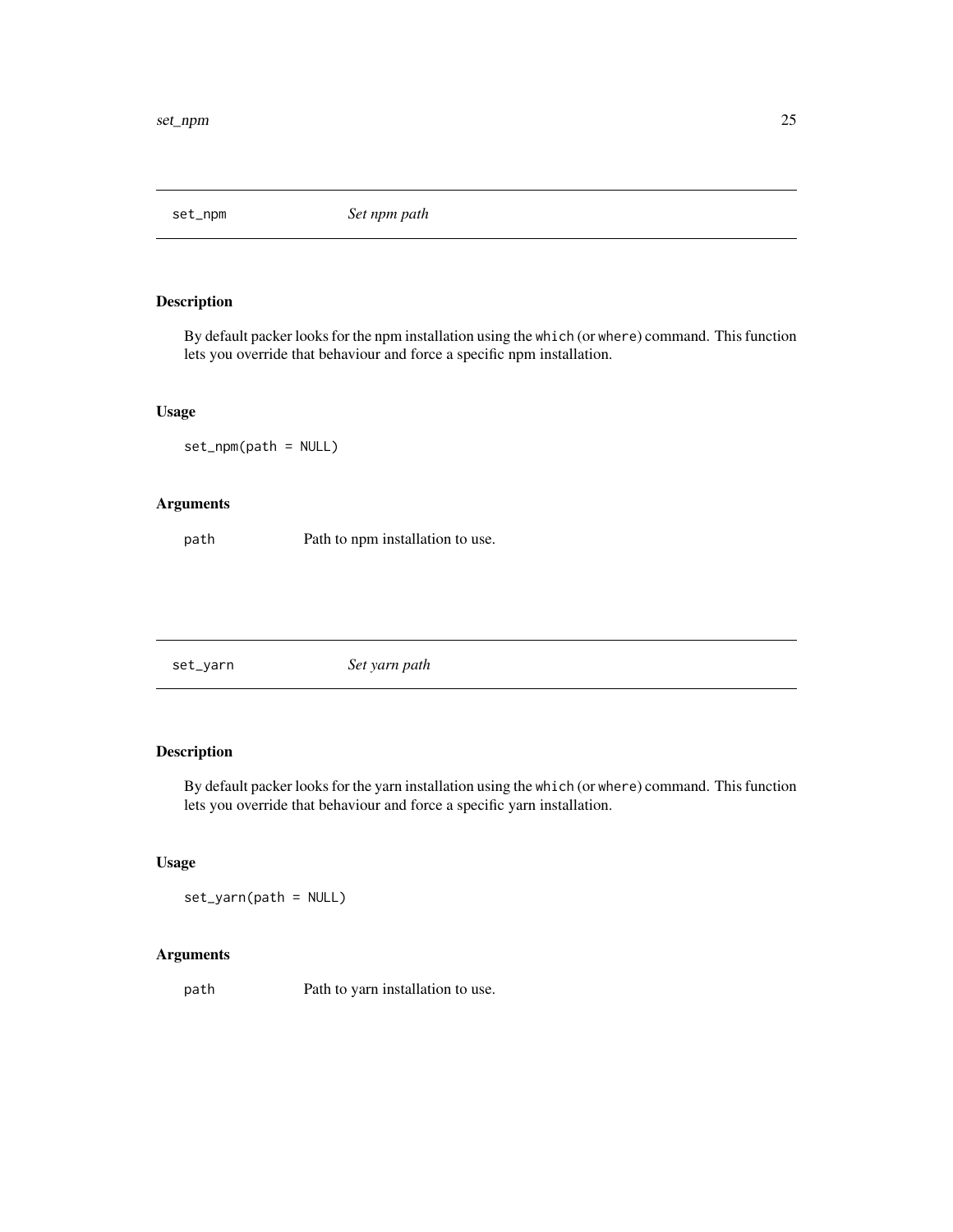<span id="page-25-0"></span>

#### <span id="page-25-1"></span>Description

Adds tests to a project, currently supports mocha and peeky, see details for more.

## Usage

```
include_tests_mocha(esm = TRUE)
include_tests_peeky()
add_test_file(name)
```
run\_tests(open = FALSE)

## Arguments

| esm  | Whether to install esm and require it for tests (recommended).   |
|------|------------------------------------------------------------------|
| name | Name of the test file to add, without extension.                 |
| open | Only valid for "peeky," this will open a development UI if TRUE. |

## Details

include\_tests\_mocha uses [mocha](https://mochajs.org/) and [mocha-webpack](https://webpack.js.org/loaders/mocha-loader/) and creates a directory called testjs where tests should be placed. The function [run\\_tests\(\)](#page-25-1) will then uses mocha on all the files in the testjs directory. All tests should end with .test.js. include\_tests\_peeky uses [peeky](https://github.com/Akryum/peeky) it's very similar to mocha but also comes with a development UI that can be accessed when running tests by setting open to TRUE.

Requiring esm (esm = TRUE) is recommended as it will allow using the latest ESM, e.g.: import in tests.

types *Install Types*

## Description

Install TypeScript types from npm.

#### Usage

```
ts_get_types(..., versions = NULL)
```
ts\_get\_type(type, version = NULL)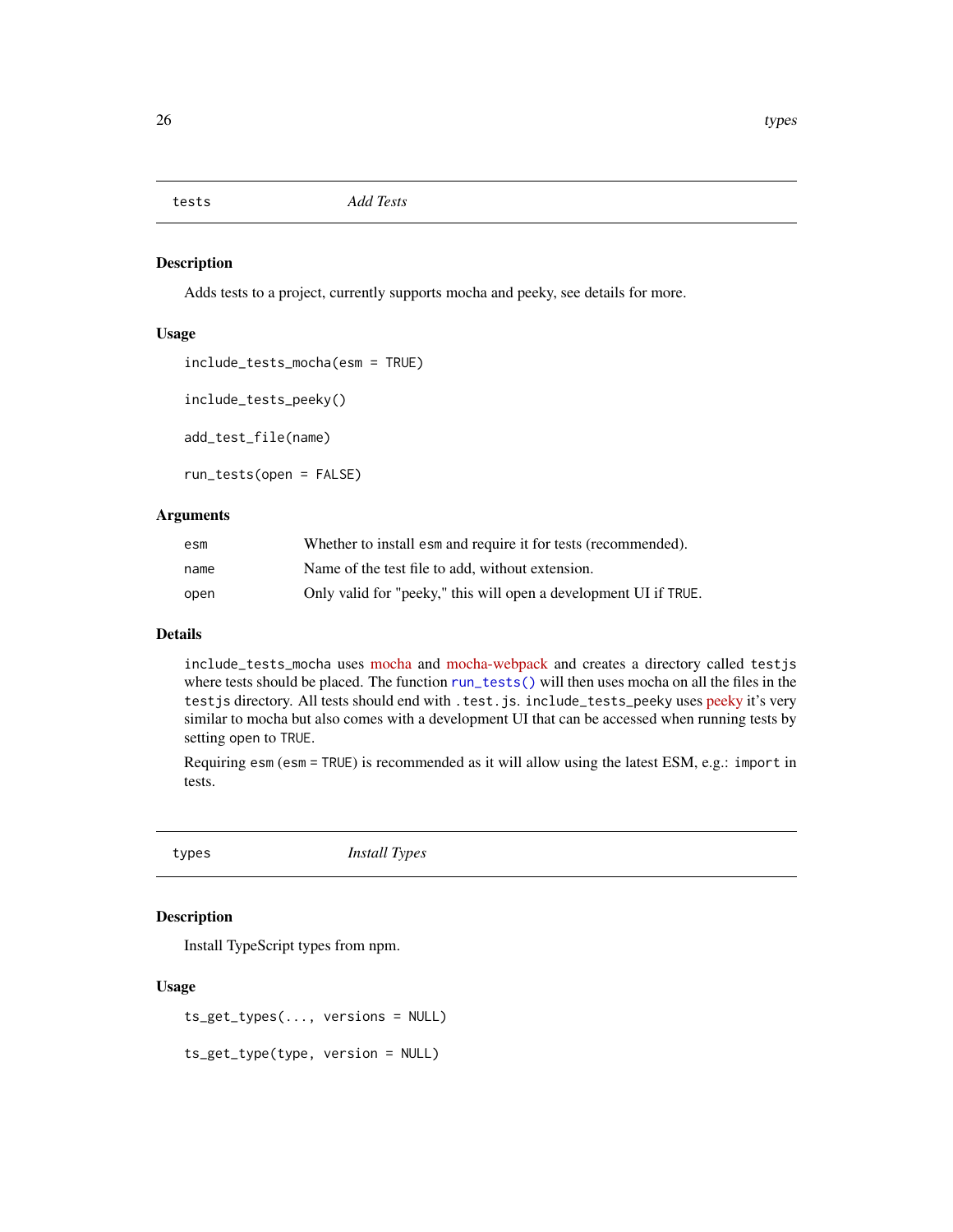## <span id="page-26-0"></span>use\_loader\_babel 27

## Arguments

| $\cdot$ $\cdot$ $\cdot$ | Types to install.                                                                         |
|-------------------------|-------------------------------------------------------------------------------------------|
| versions, version       |                                                                                           |
|                         | Corresponding versions of types passed to , if NULL the latest version is in-<br>stalled. |
| type                    | Name of types $Q$ types/ $*$ to install.                                                  |

## Functions

- ts\_get\_types: Flexible to retrieve multiple types.
- ts\_get\_type: Convenience to easily retrieve a single type.

#### Examples

```
## Not run: ts_get_type("jquery")
## Not run: ts_get_types("@types/jquery")
```
use\_loader\_babel *Use babel Loader*

#### Description

Adds the loader for babel compiler to the loader configuration file.

## Usage

```
use_loader_babel(test = "\\.(js|jsx)$", use_eslint = FALSE)
```
## Arguments

| test       | Test regular expression test which files should be transformed by the loader. |
|------------|-------------------------------------------------------------------------------|
| use eslint | Whether to also add the ESI int loader.                                       |

## Details

The use\_elsint argument is useful here as loaders have to be defined in the correct order or files might be checked after being processed by babel.

Excludes node\_modules by default.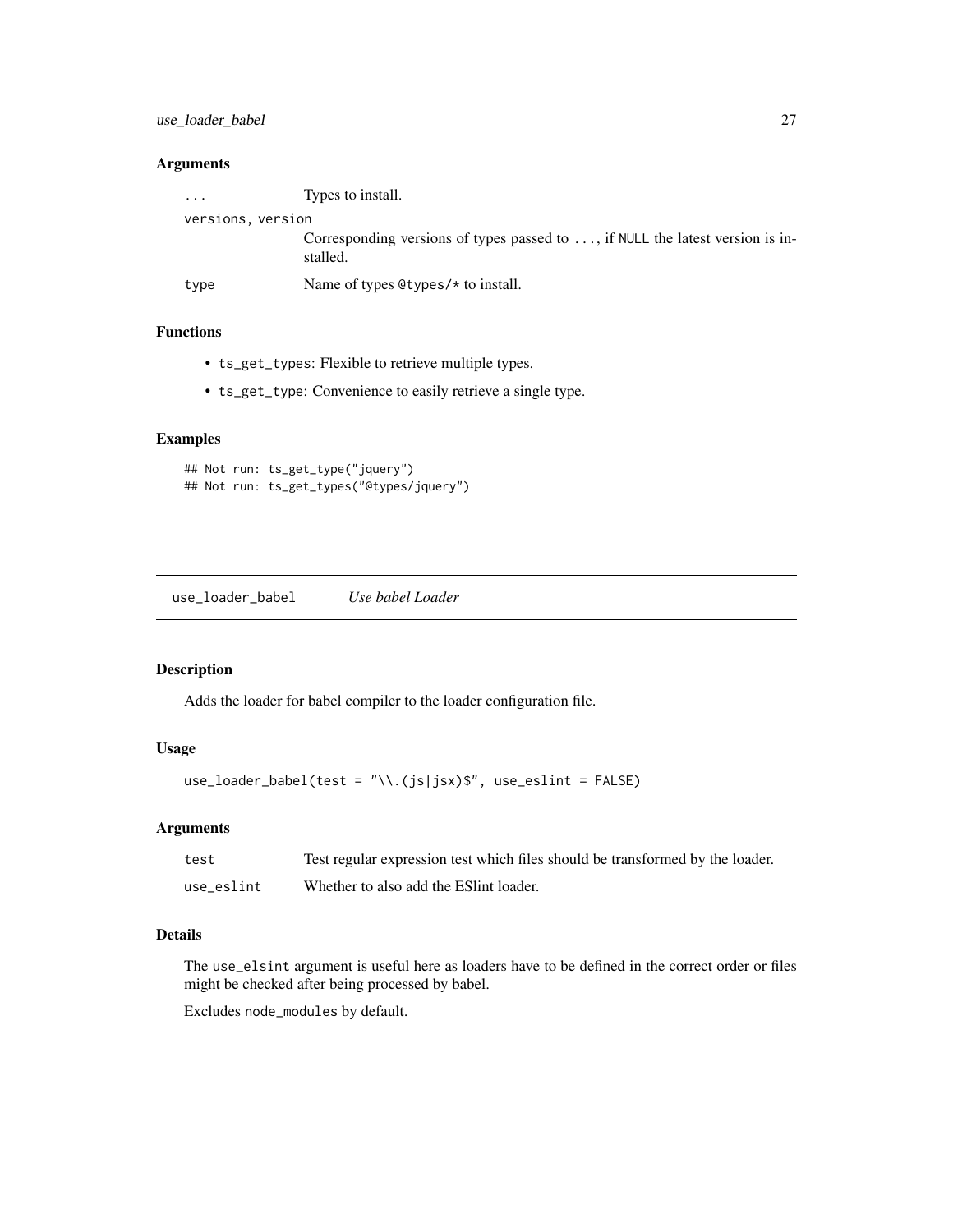<span id="page-27-0"></span>use\_loader\_coffee *Use Coffee Loader*

## Description

Adds the [coffee-loader](https://webpack.js.org/loaders/coffee-loader/) to use cofeescript.

#### Usage

```
use_loader_coffee(test = "\\.coffee$")
```
## Arguments

test Test regular expression test which files should be transformed by the loader.

## Details

Excludes node\_modules by default.

use\_loader\_file *Use File Loader*

## Description

Adds the [file-loader](https://webpack.js.org/loaders/file-loader/) to resolve files: png, jpg, jpeg, and gif.

## Usage

```
use_loader_file(test = "\\.(png|jpe?g|gif)$/i")
```
## Arguments

test Test regular expression test which files should be transformed by the loader.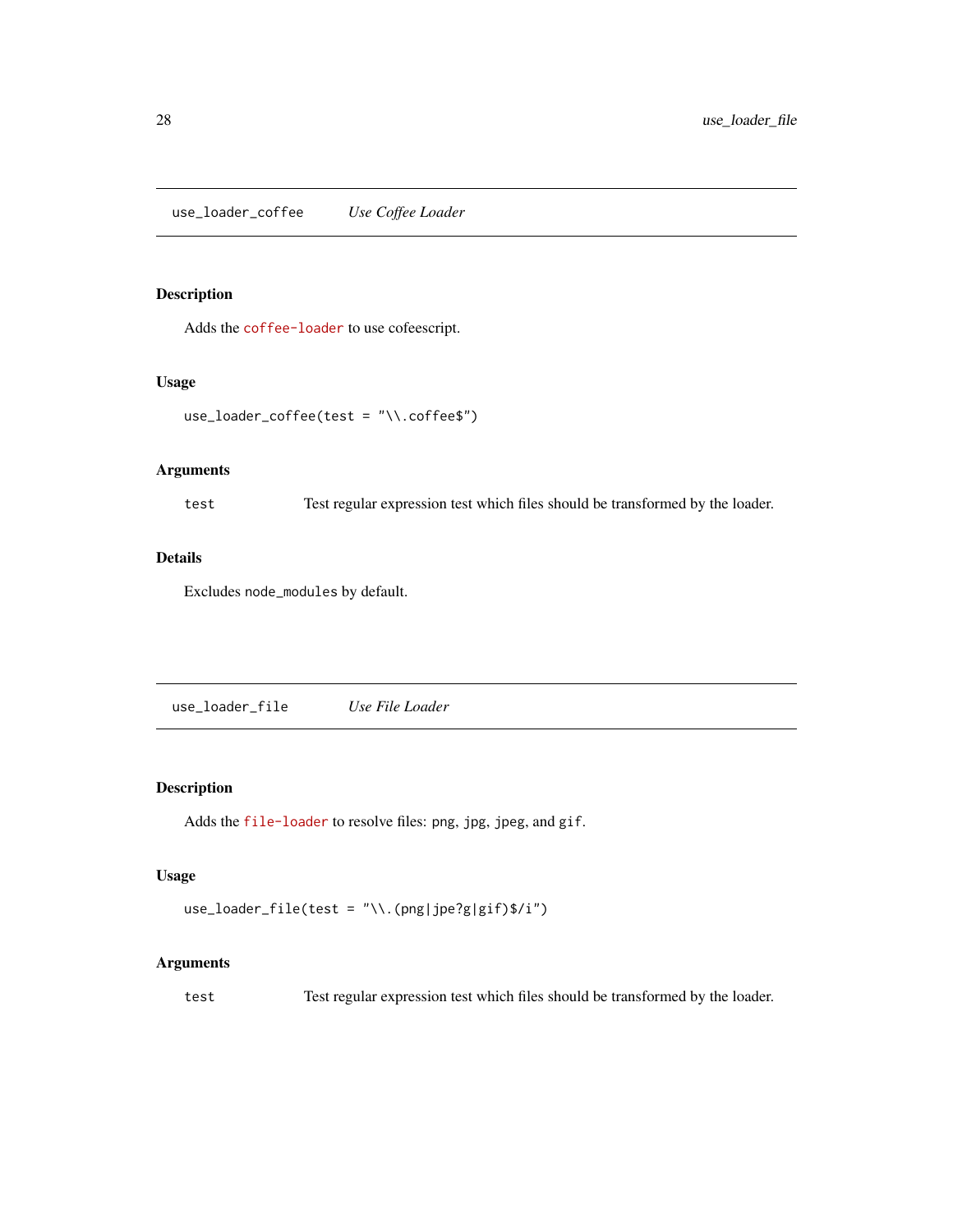## <span id="page-28-0"></span>Description

Adds the [Framework7 loader.](https://www.npmjs.com/package/framework7-loader)

## Usage

```
use_loader_framework7(test = "\\.(f7).(html|js|jsx)$")
```
## Arguments

test Test regular expression test which files should be transformed by the loader.

## Details

Excludes node\_modules by default. If used outside scaffold\_golem context, installs the babelloader in the dev scope.

use\_loader\_mocha *Use Mocha Loader*

## Description

Adds the [mocha-loader](https://webpack.js.org/loaders/mocha-loader/) for tests.

#### Usage

```
use\_loader_mocha(test = "\\ \t{test\\ .js$")
```
## Arguments

test Test regular expression test which files should be transformed by the loader.

#### Details

Excludes node\_modules by default.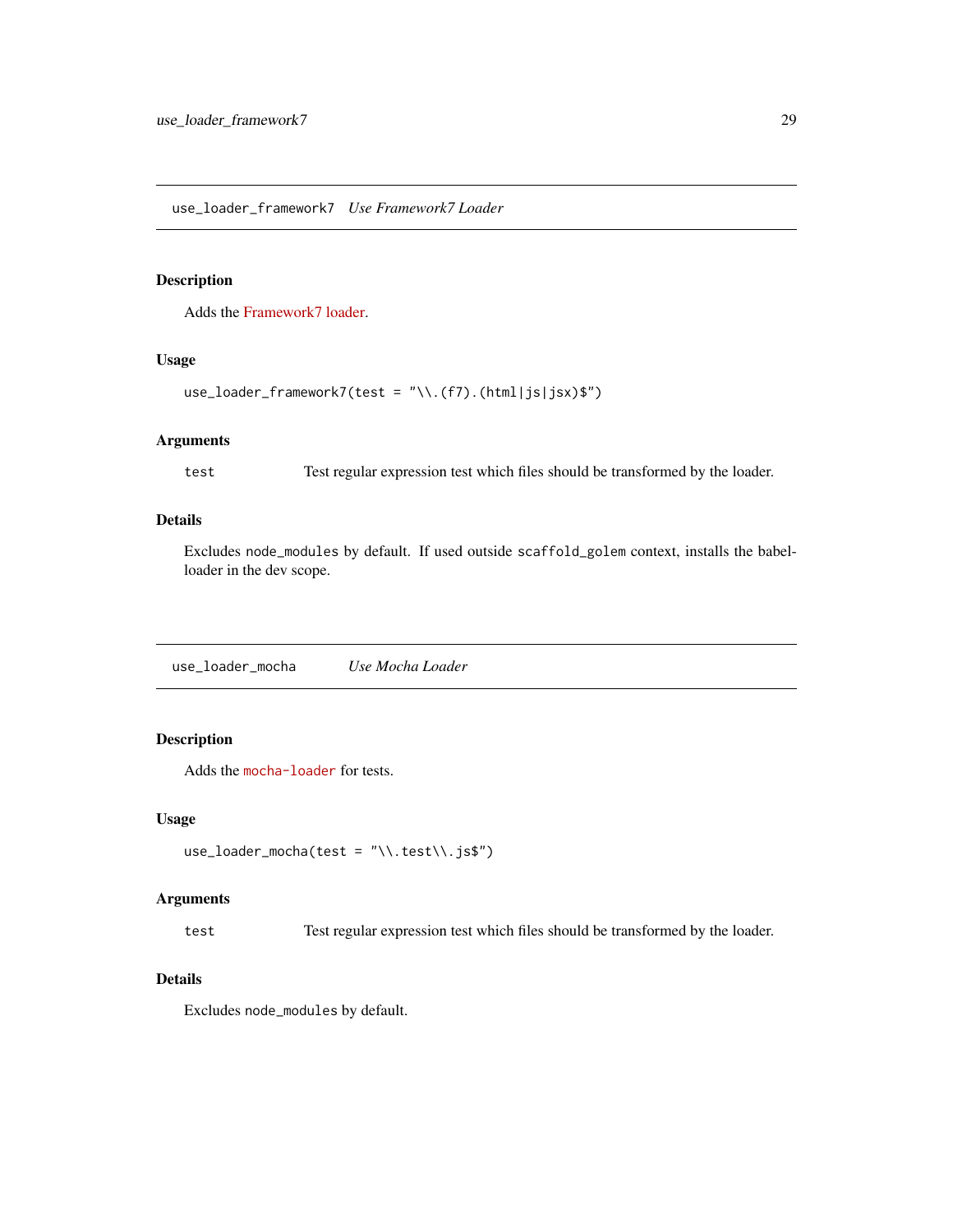<span id="page-29-0"></span>use\_loader\_pug *Use Pug Loader*

## Description

Adds the loader for the pug templating engine.

## Usage

```
use\_loader\_pug(test = "\\.pug$")
```
## Arguments

test Test regular expression test which files should be transformed by the loader.

use\_loader\_rule *Add a Loader rule*

## Description

Adds a loader rule that is not yet implemented in packer.

## Usage

```
use_loader_rule(
  packages,
  test,
  ...,
  use = as.list(packages),
  .name_use = "use"
\mathcal{L}
```
## Arguments

| packages  | NPM packages (loaders) to install.                                                        |
|-----------|-------------------------------------------------------------------------------------------|
| test      | Test regular expression test which files should be transformed by the loader.             |
| $\ddotsc$ | Any other options to pass to the rule.                                                    |
| use       | Name of the loaders to use for test.                                                      |
| .name_use | Depending on the webpack config one might want to change the use to loader<br>or loaders. |

## Details

Reads the srcjs/config/loaders.json and appends the rule.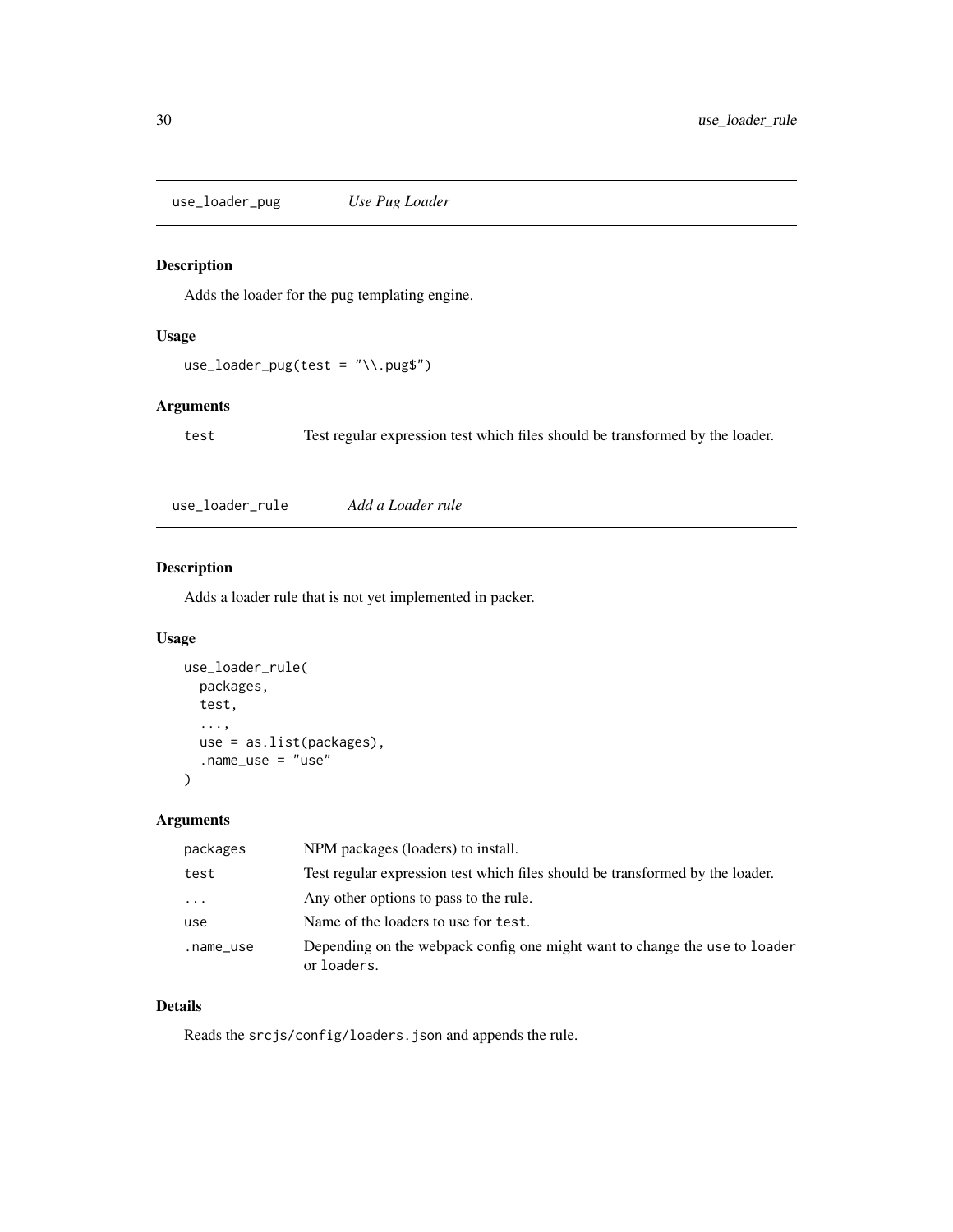#### <span id="page-30-2"></span><span id="page-30-1"></span><span id="page-30-0"></span>Description

Installs loaders and adds relevant configuration rules to srcjs/config/loaders.json, the function use\_loader\_style is *recommended*.

#### Usage

```
use_loader_css(test = "\\.css$", import = TRUE, modules = TRUE)
use\_loader\_sass(test = "\\ \.S[ac]ss$/i")
```

```
use_loader_style(test = "\\.css$", import = TRUE, modules = TRUE)
```
#### Arguments

| test    | Test regular expression test which files should be transformed by the loader.         |
|---------|---------------------------------------------------------------------------------------|
| import  | Whether to enable import statements for . css files. If FALSE use require.            |
| modules | Enables CSS modules and their config. a complex but powerful feature detailed<br>here |

## Details

This will let you import styles much like any other modules, e.g.: import './styles.css'.

#### Packages

- [use\\_loader\\_css\(\)](#page-30-1) installs and imports css-loader packages as dev.
- [use\\_loader\\_style\(\)](#page-30-2) installs and imports style-loader and css-loader packages as dev. This loader enabled CSS modules.
- [use\\_loader\\_sass\(\)](#page-30-1) installs and imports style-loader, css-loader, and sass-loader as dev.

use\_loader\_svelte *Use Svelte Loader*

## Description

Add the loader svelte

#### Usage

```
use_loader_svelte(test = "\\.(html|svelte)$")
```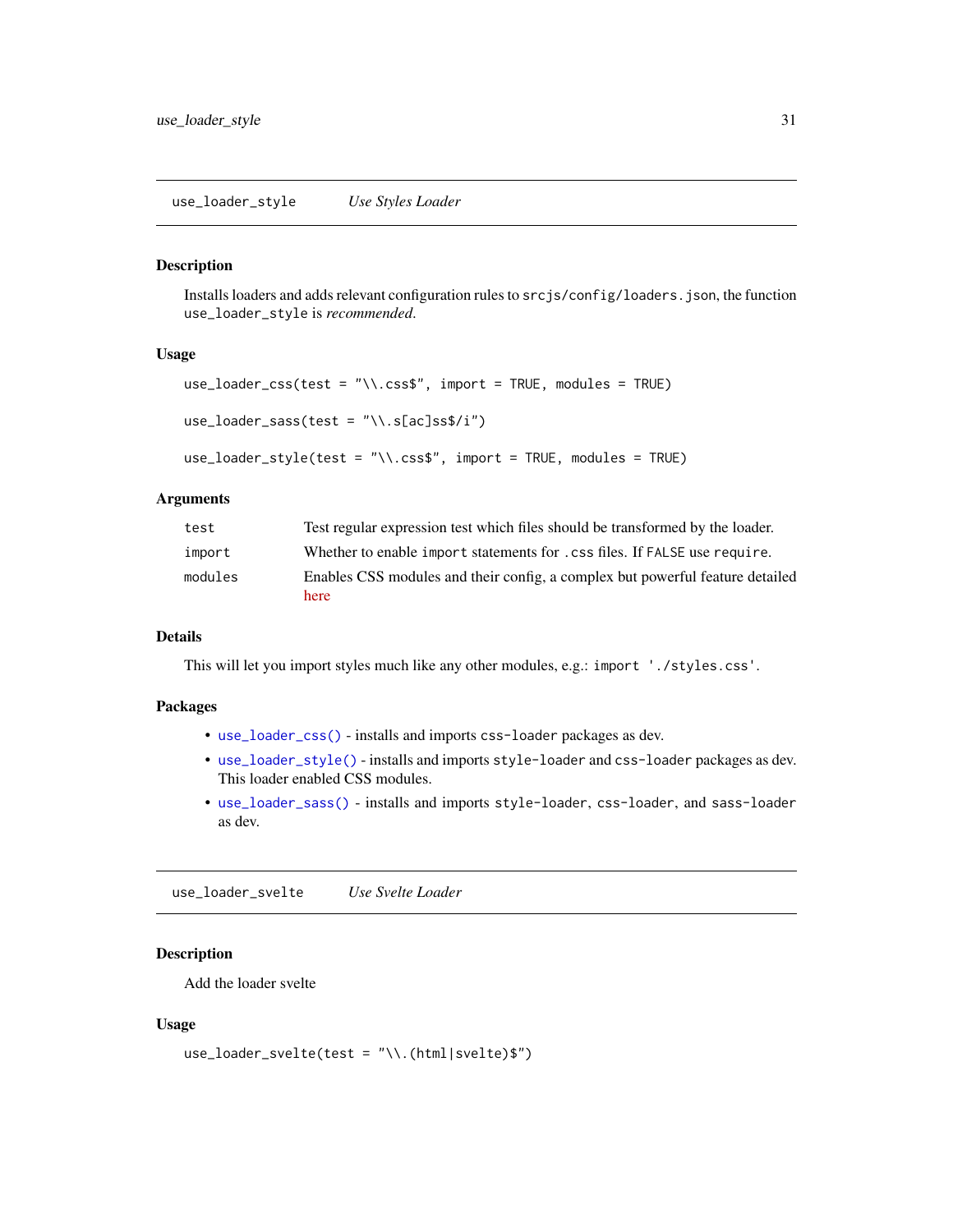#### <span id="page-31-0"></span>Arguments

test Test regular expression test which files should be transformed by the loader.

use\_loader\_ts *Use Typescript Loader*

## Description

Adds the loader for the pug templating engine.

## Usage

```
use_loader_ts(test = "\ \ \ . tsx?$")
```
#### Arguments

test Test regular expression test which files should be transformed by the loader.

use\_loader\_vue *Use Vue Loader*

#### Description

Adds the Vue loader to the loader configuration file.

#### Usage

```
use\_loader\_vue(test = "\\v.vue$")
```
#### Arguments

test Test regular expression test which files should be transformed by the loader.

## Details

Every time a new version of Vue is released, a corresponding version of vue-template-compiler is released together. The compiler's version must be in sync with the base Vue package so that vue-loader produces code that is compatible with the runtime. This means every time you upgrade Vue in your project, you should upgrade vue-template-compiler to match it as well.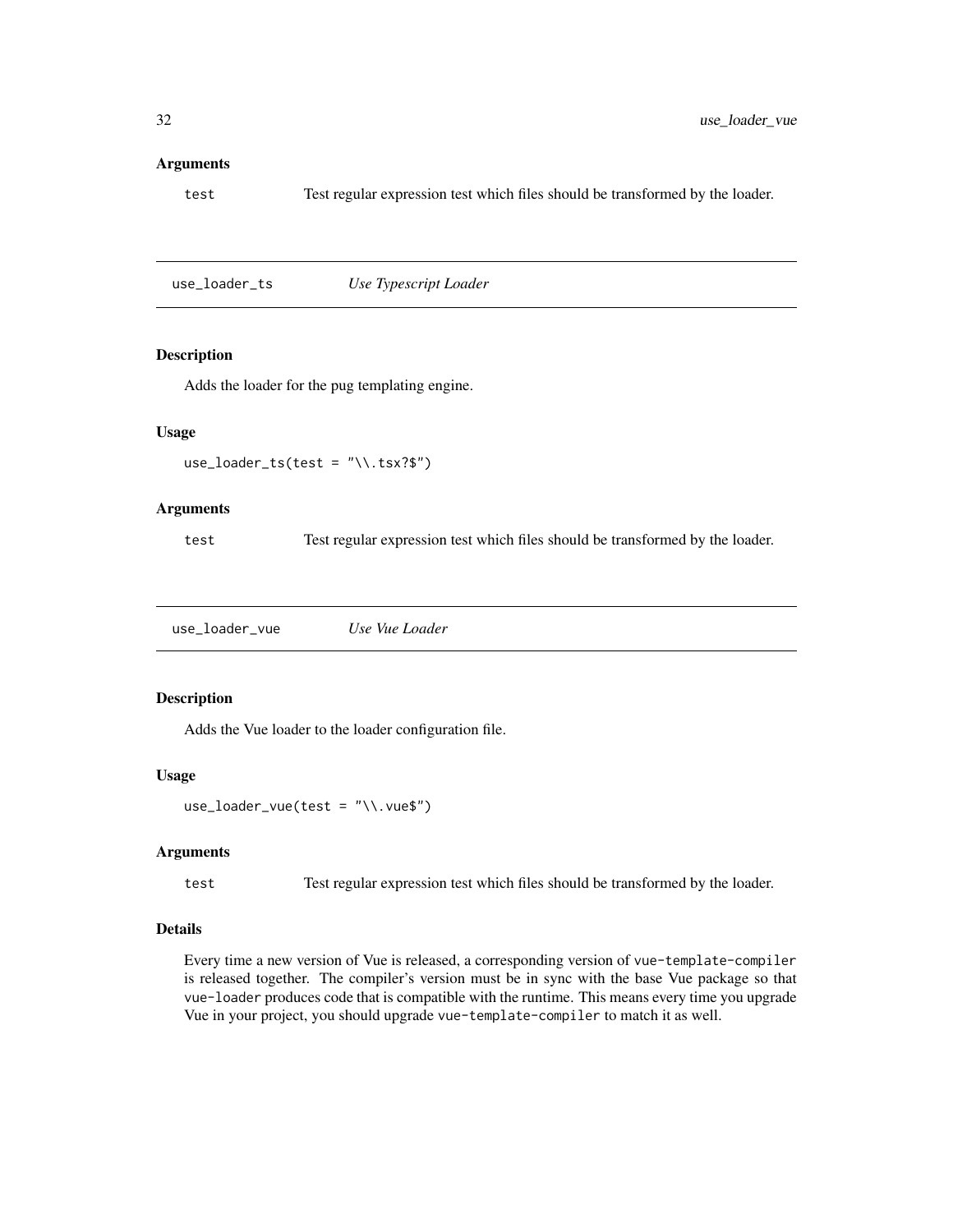<span id="page-32-0"></span>use\_tailwind *Use Tailwind*

## Description

Creates PostCSS, and tailwindcss config files as well as adds the appropriate loaders and installs dependencies.

## Usage

 $use\_tailwind(test = "\\ \n...css$")$ 

## Arguments

test Test regular expression test which files should be transformed by the loader.

yarn\_clean *Yarn cache clean*

## Description

Clean the cache

## Usage

yarn\_clean()

## Value

The semver as a string.

## Examples

## Not run: yarn\_clean()

## Description

Prints the output of the last command run, useful for debugging.

## Usage

yarn\_console()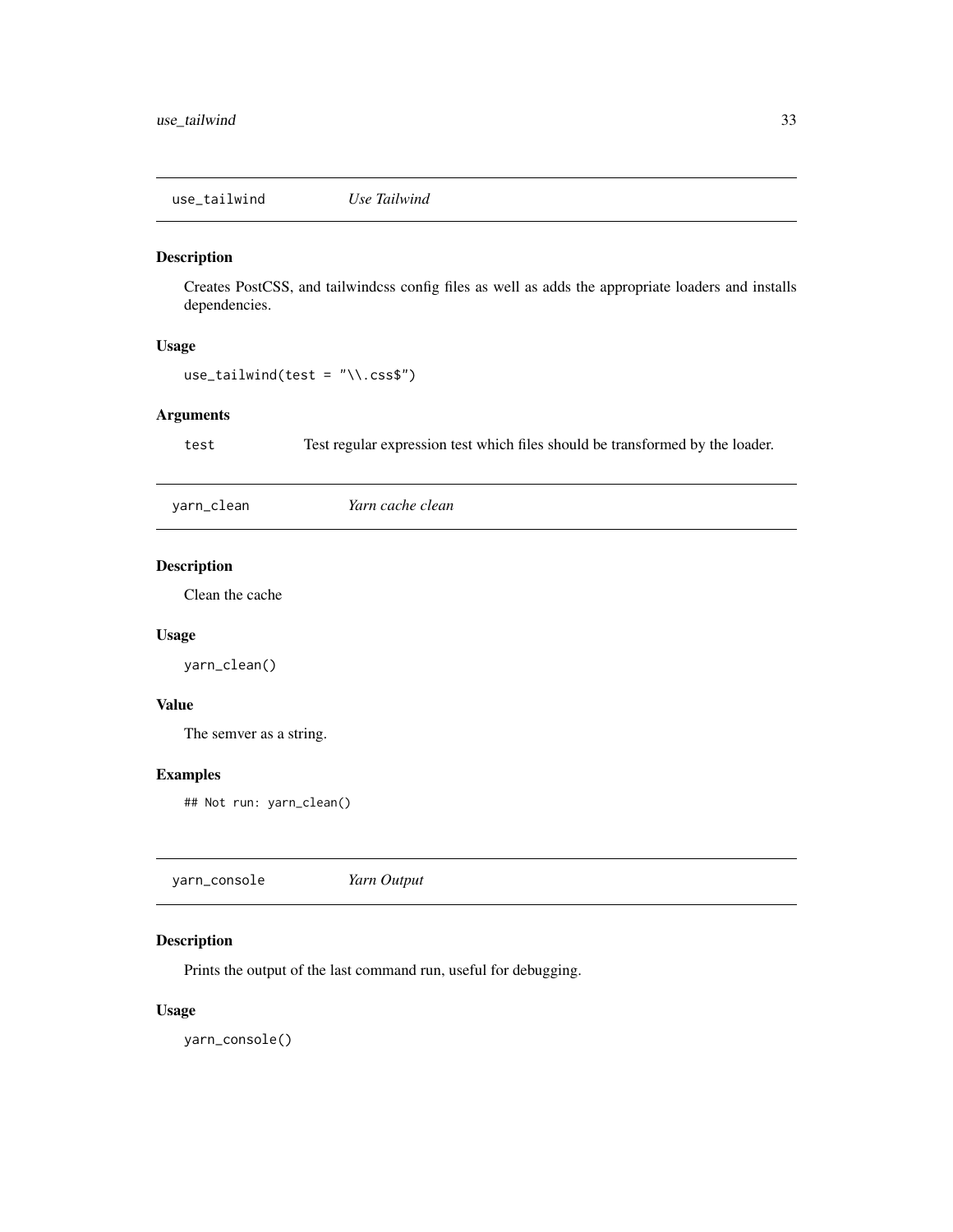<span id="page-33-0"></span>yarn\_global *Yarn Global*

## Description

Installs or manage yarn *globally*.

## Usage

```
engine_yarn_install()
```
engine\_yarn\_set(version = "latest")

## Arguments

version Version to set yarn

## Functions

- engine\_yarn\_install: Installs yarn globally.
- engine\_yarn\_set: Set yarn function.

## Examples

```
## Not run: engine_yarn_install()
```
yarn\_install *Install and Uninstall yarn Packages*

## Description

Install and uninstall yarn packages.

## Usage

```
\gammaarn_add(\ldots, \text{ scope} = c("dev", "prod")
```

```
yarn_install()
```
 $yarn\_remove(..., scope = c("dev", "prod")$ 

## Arguments

| $\cdots$ | Packages to install or uninstall.                    |
|----------|------------------------------------------------------|
| scope    | Scope of installation or uninstallation, see scopes. |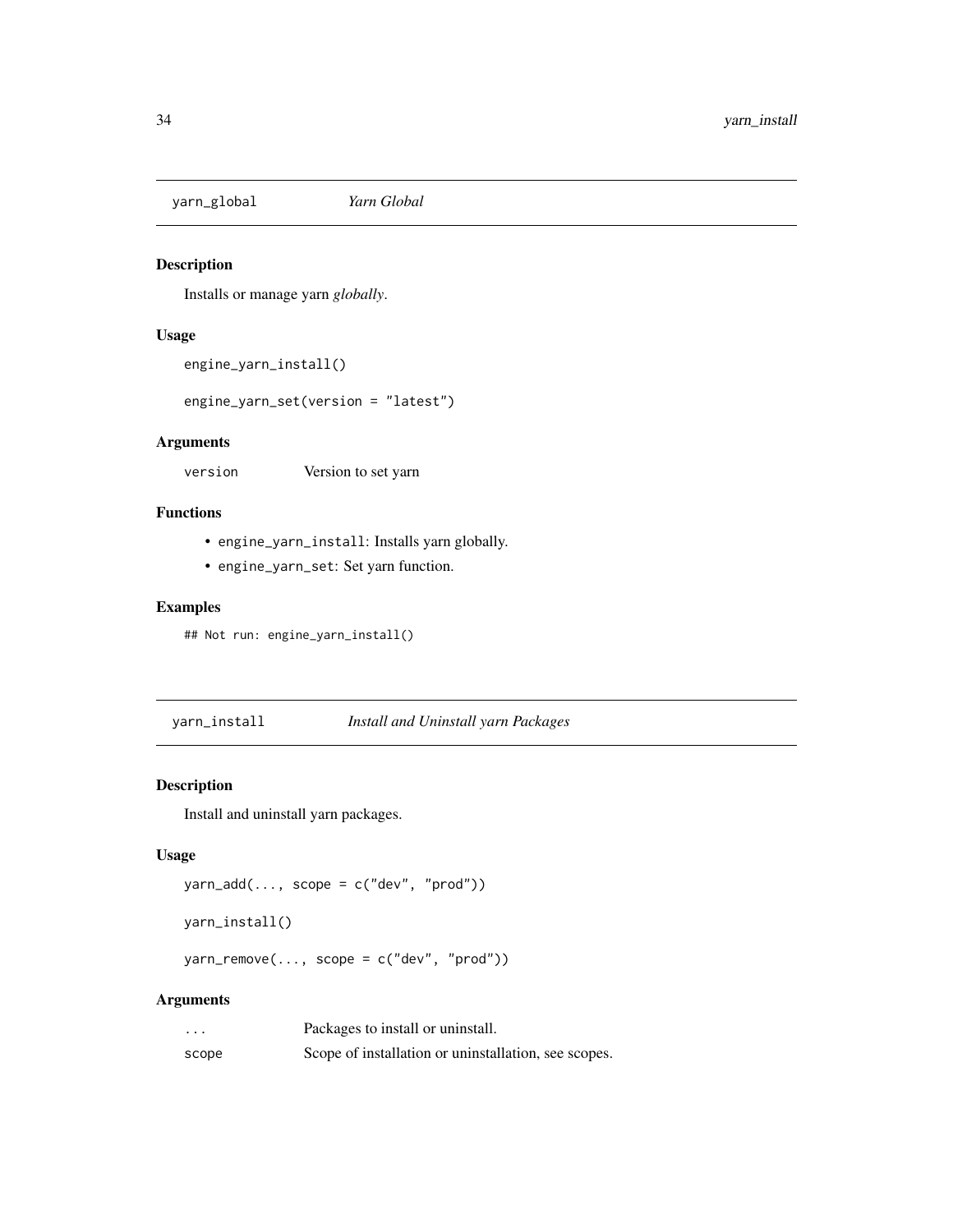## <span id="page-34-0"></span>yarn\_outdated 35

## Scopes

- prod Add/remove packages for project with no flag
- dev Installs/Uninstalls dev packages for project with --dev

## Examples

```
## Not run: yarn_add("browserify")
```
yarn\_outdated *Yarn Outdated*

## Description

Find outdated dependencies

## Usage

yarn\_outdated()

## Examples

## Not run: yarn\_outdated()

yarn\_run *Yarn Command*

## Description

Convenience function to run yarn commands.

#### Usage

yarn\_run(...)

## Arguments

... Passed to [system2\(\)](#page-0-0).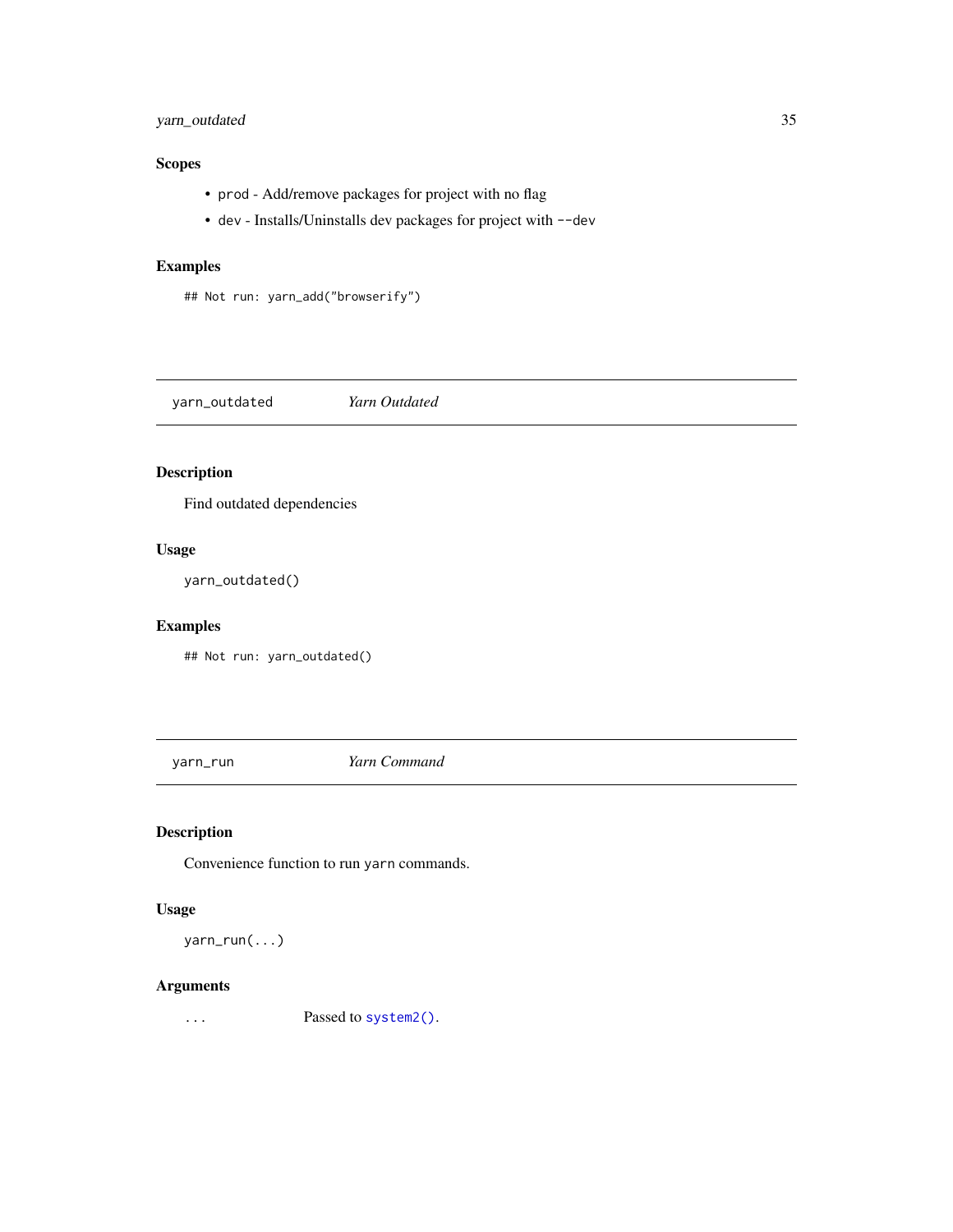<span id="page-35-0"></span>yarn\_upgrade *Yarn Upgrade*

## Description

Upgrade yarn dependencies.

## Usage

yarn\_upgrade()

## Examples

## Not run: yarn\_upgrade()

yarn\_version *Npm version*

## Description

Get the version of npm.

Get the version of yarn.

## Usage

yarn\_version()

yarn\_version()

## Value

The semver as a string. The semver as a string.

## Examples

## Not run: yarn\_version()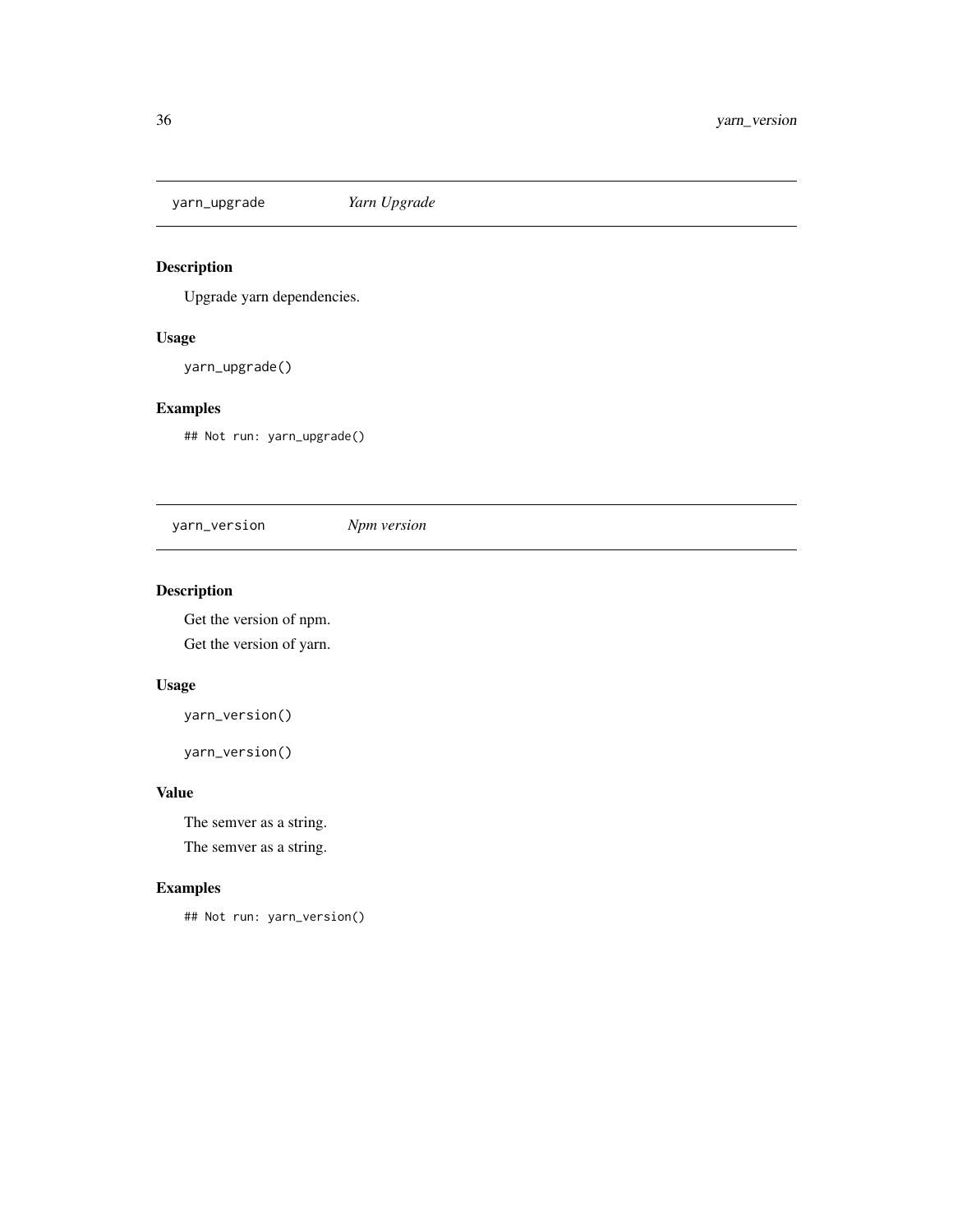# <span id="page-36-0"></span>**Index**

```
add_jsdoc_tutorial (jsdoc), 10
add_plugin_clean, 3
add_plugin_eslint, 3
add_plugin_html, 4
add_plugin_jsdoc (jsdoc), 10
add_plugin_prettier, 4
add_plugin_workbox, 4
add_test_file (tests), 26
apply_framework7, 5
apply_framework7(), 19
apply_react, 5
apply_react(), 5, 16, 19, 21, 23
apply_vue, 6
apply_vue(), 16, 19, 21, 23
bundle, 6
bundle(), 7
bundle_dev, 7
bundle_dev (bundle), 6
bundle_dev(), 7
bundle_prod, 14
bundle_prod (bundle), 6
bundle_prod(), 7
checks, 7
dev_roclet, 7
ease_lit, 8
engine, 8
engine_adapt (engine), 8
engine_adapt(), 15
engine_check, 9
engine_console, 9
engine_get (engine), 8
engine_set (engine), 8
engine_which (engine), 8
engine_yarn_install (yarn_global), 34
engine_yarn_set (yarn_global), 34
```

```
htmlwidgets::scaffoldWidget(), 24
```
include\_action\_check, [9](#page-8-0) include\_tests\_mocha *(*tests*)*, [26](#page-25-0) include\_tests\_peeky *(*tests*)*, [26](#page-25-0) jsdoc, [10](#page-9-0) make\_library, [10](#page-9-0) mockup, [11](#page-10-0) npm\_console, [11](#page-10-0) npm\_fix, [12](#page-11-0) npm\_install, [12](#page-11-0) npm\_outdated, [13](#page-12-0) npm\_run, [13](#page-12-0) npm\_uninstall *(*npm\_install*)*, [12](#page-11-0) npm\_update, [13](#page-12-0) npx, [14](#page-13-0) prod\_roclet, [14](#page-13-0) put\_precommit\_hook, *[7](#page-6-0)*, [14,](#page-13-0) *[15](#page-14-0)* put\_recommended, [15](#page-14-0) put\_rprofile\_adapt, *[7](#page-6-0)*, *[15](#page-14-0)*, [15](#page-14-0) put\_test, [15](#page-14-0) run\_tests *(*tests*)*, [26](#page-25-0) run\_tests(), *[26](#page-25-0)* scaffold\_ambiorix, [16](#page-15-0) scaffold\_bare, [17](#page-16-0) scaffold\_extension, [18](#page-17-0) scaffold\_golem, [19](#page-18-0) scaffold\_input, [20](#page-19-0) scaffold\_leprechaun, [21](#page-20-0) scaffold\_output, [22](#page-21-0) scaffold\_rmd, [23](#page-22-0) scaffold\_widget, [24](#page-23-0) set\_npm, [25](#page-24-0) set\_yarn, [25](#page-24-0) system2(), *[13](#page-12-0)*, *[35](#page-34-0)*

tests, [26](#page-25-0)